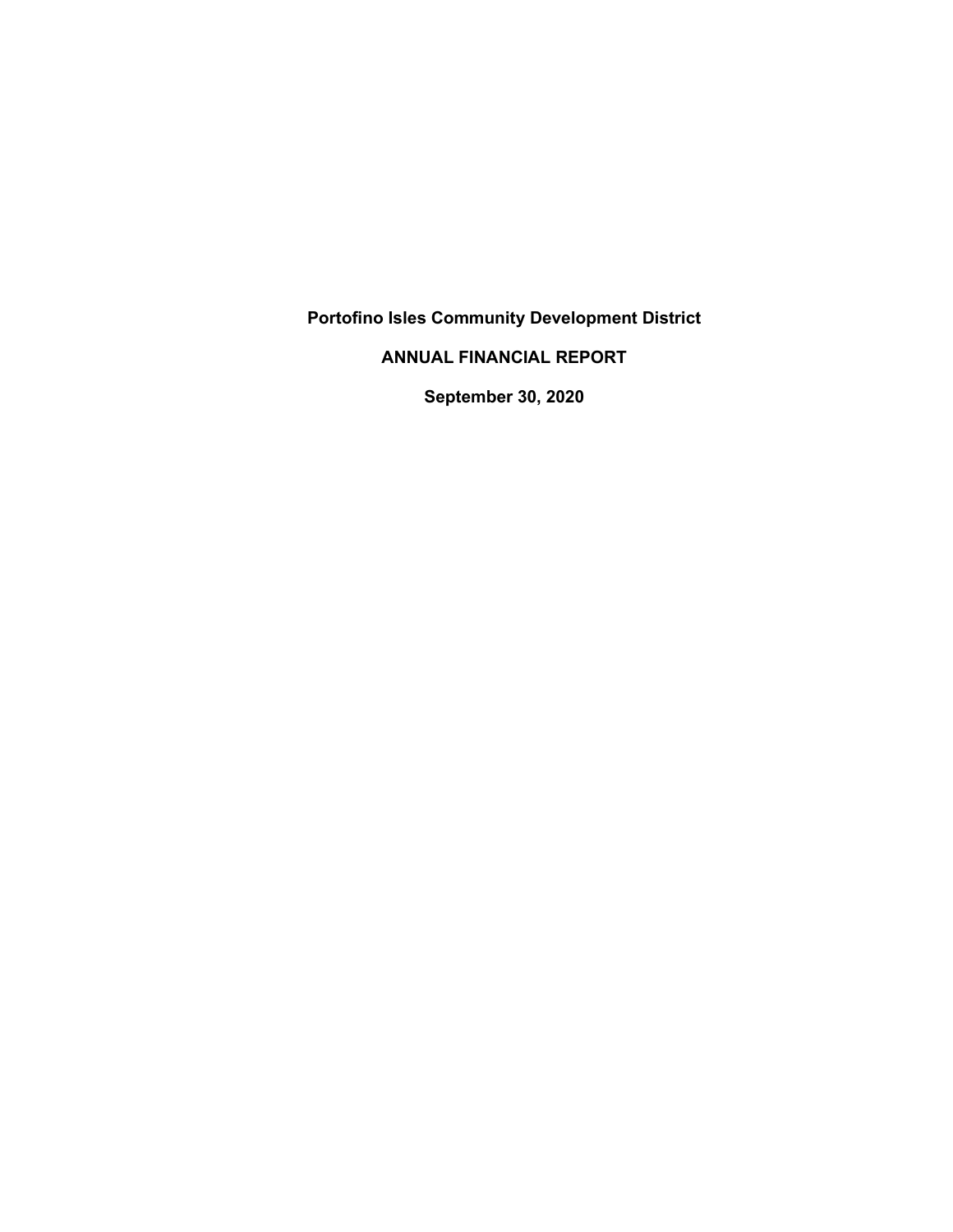# **Portofino Isles Community Development District**

# **ANNUAL FINANCIAL REPORT**

# **September 30, 2020**

# **TABLE OF CONTENTS**

|                                                                                                                                                                                            | Page<br>Number |
|--------------------------------------------------------------------------------------------------------------------------------------------------------------------------------------------|----------------|
| <b>REPORT OF INDEPENDENT AUDITORS</b>                                                                                                                                                      | $1 - 3$        |
| <b>MANAGEMENT'S DISCUSSION AND ANALYSIS</b>                                                                                                                                                | $4 - 9$        |
| <b>BASIC FINANCIAL STATEMENTS</b><br>Government-wide Financial Statements                                                                                                                  |                |
| <b>Statement of Net Position</b><br><b>Statement of Activities</b>                                                                                                                         | 10<br>11       |
| <b>Fund Financial Statements</b><br><b>Balance Sheet - Governmental Funds</b><br>Reconciliation of Total Governmental Fund Balances                                                        | 12             |
| to Net Position of Governmental Activities<br>Statement of Revenues, Expenditures and Changes in                                                                                           | 13             |
| <b>Fund Balances - Governmental Funds</b><br>Reconciliation of the Statement of Revenues, Expenditures<br>and Changes in Fund Balances of Governmental Funds                               | 14             |
| to the Statement of Activities<br>Statement of Revenues, Expenditures and Changes in Fund                                                                                                  | 15             |
| Balances - Budget and Actual - General Fund                                                                                                                                                | 16             |
| <b>Notes to Financial Statements</b>                                                                                                                                                       | 17-29          |
| INDEPENDENT AUDITOR'S REPORT ON INTERNAL CONTROL OVER FINANCIAL<br>REPORTING AND ON COMPLIANCE AND OTHER MATTERS BASED ON AN<br>AUDIT OF FINANCIAL STATEMENTS PERFORMED IN ACCORDANCE WITH |                |
| <b>GOVERNMENT AUDITING STANDARDS</b>                                                                                                                                                       | 30-31          |
| <b>MANAGEMENT LETTER</b>                                                                                                                                                                   | 32-34          |
| INDEPENDENT ACCOUNTANT'S REPORT/COMPLIANCE WITH<br><b>SECTION 218.415, FLORIDA STATUTES</b>                                                                                                | 35             |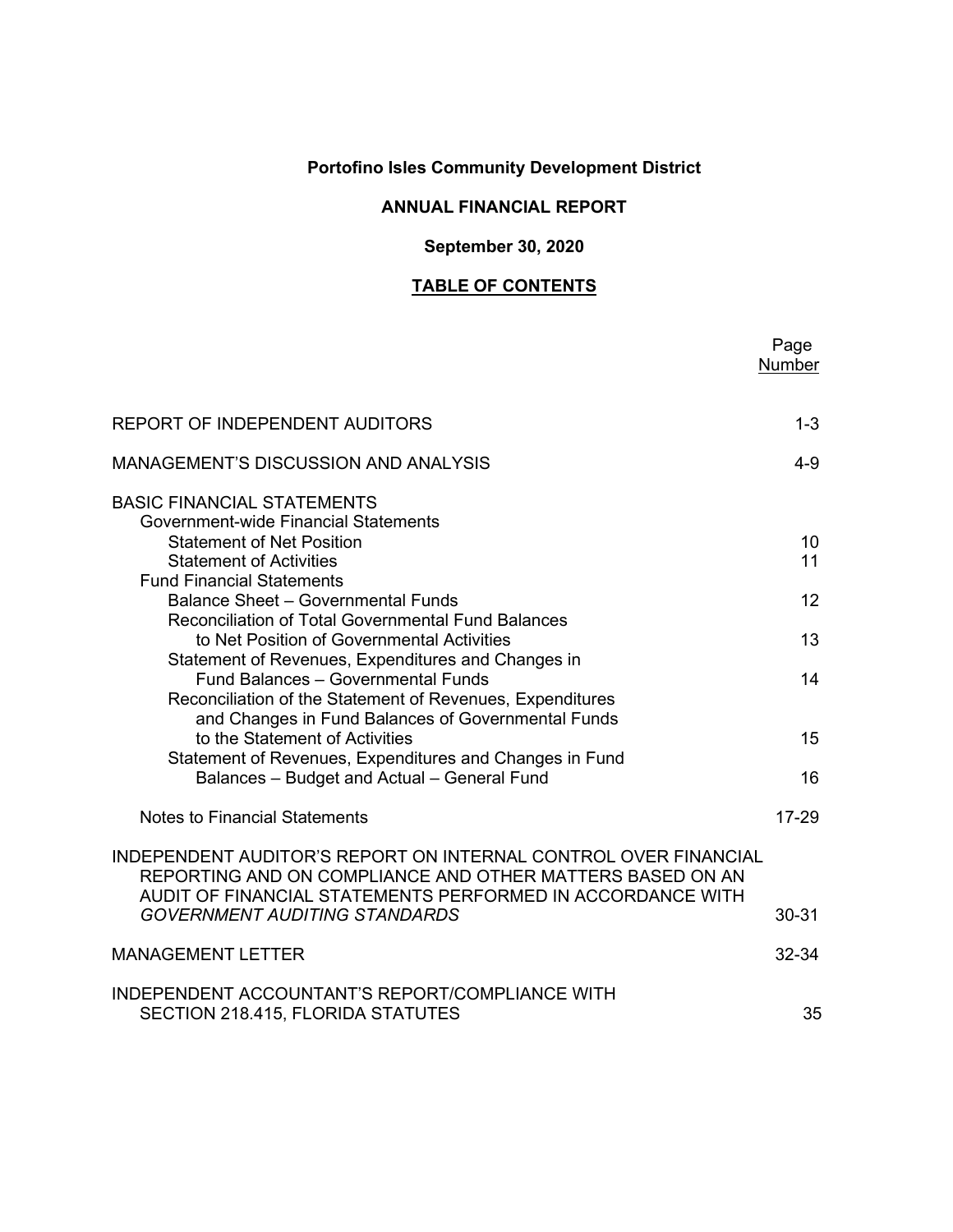

Certified Public Accountants PL

600 Citrus Avenue Suite 200 Fort Pierce, Florida 34950

772/461-6120 // 461-1155 FAX: 772/468-9278

#### **REPORT OF INDEPENDENT AUDITORS**

To the Board of Supervisors Portofino Isles Community Development District City of Port St. Lucie, Florida

#### **Report on the Financial Statements**

We have audited the accompanying financial statements of Portofino Isles Community Development District as of and for the year ended September 30, 2020, and the related notes to financial statements, which collectively comprise the District's basic financial statements as listed in the table of contents.

#### **Management's Responsibility for the Financial Statements**

Management is responsible for the preparation and fair presentation of these financial statements in accordance with accounting principles generally accepted in the United States of America; this includes the design, implementation, and maintenance of internal control relevant to the preparation and fair presentation of financial statements that are free from material misstatement, whether due to fraud or error.

#### **Auditor's Responsibility**

Our responsibility is to express an opinion on these financial statements based on our audit. We conducted our audit in accordance with auditing standards generally accepted in the United States of America. Those standards require that we plan and perform the audit to obtain reasonable assurance about whether the financial statements are free from material misstatement.

An audit involves performing procedures to obtain audit evidence about the amounts and disclosures in the financial statements. The procedures selected depend on the auditor's judgment, including the assessment of the risks of material misstatement of the financial statements, whether due to fraud or error. In making those risk assessments, the auditor considers internal control relevant to the entity's preparation and fair presentation of the financial statements in order to design audit procedures that are appropriate in the circumstances, but not for the purpose of expressing an opinion on the effectiveness of the entity's internal control. Accordingly, we express no such opinion. An audit also includes evaluating the appropriateness of accounting policies used and the reasonableness of significant accounting estimates made by management, as well as evaluating the overall presentation of the financial statements.

We believe that the audit evidence we have obtained is sufficient and appropriate to provide a basis for our audit opinion.

Fort Pierce / Stuart<br>- 1 -<br>Member AICPA Division for CPA Firms Private Companies practice Section

Member FICPA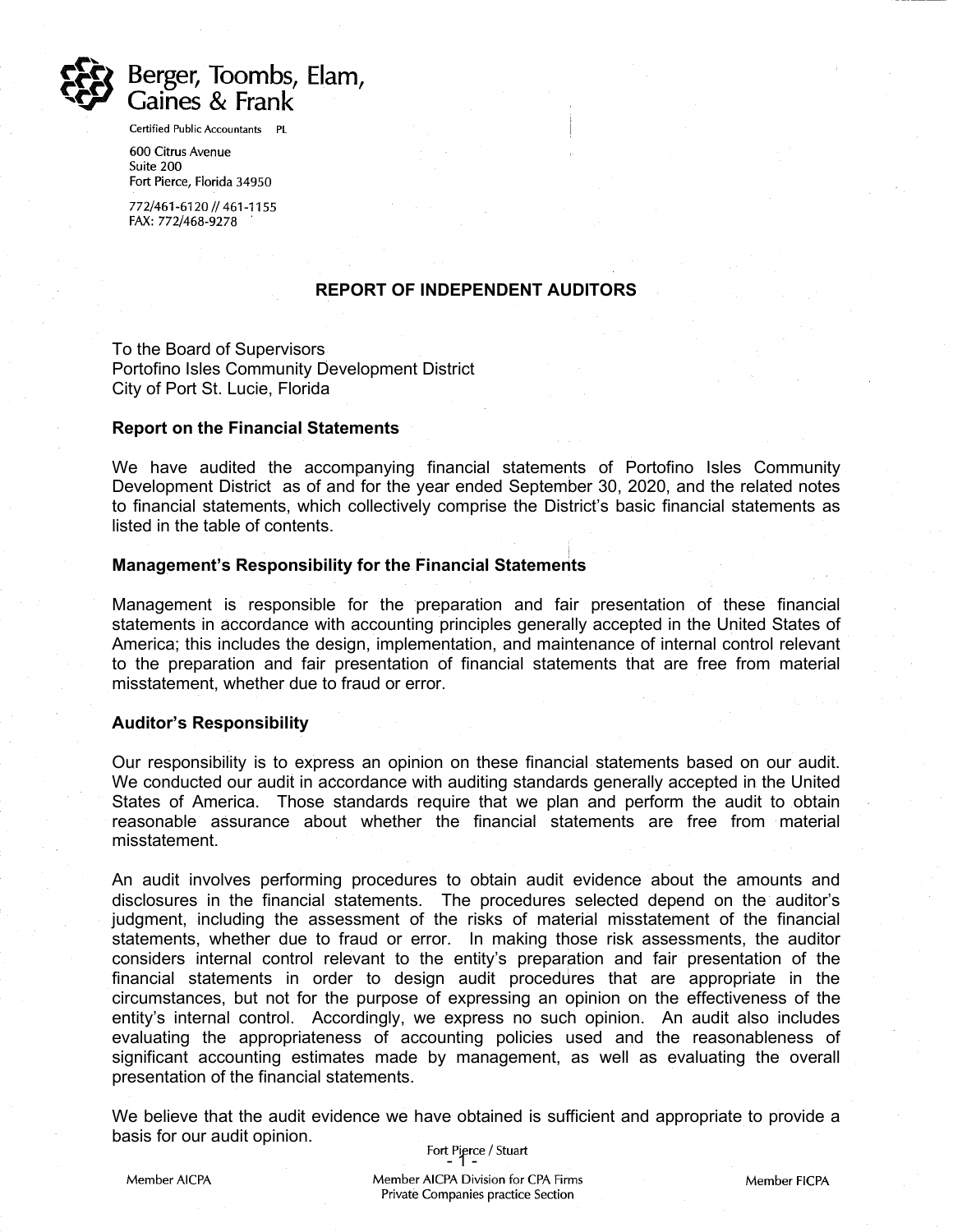

To the Board of Supervisors Portofino Isles Community Development District

#### **Basis for Adverse Opinion on the Discretely Presented Component Units**

The financial statements do not include financial data for one of the District's legally separate component units. Accounting principles generally accepted in the United States of America require the financial data for the component unit to be reported with the financial data of the District's primary government unless the District also issues financial statements for the financial reporting entity that include the financial data for its component unit. The District has not issued such reporting entity financial statements. Because of this departure from accounting principles generally accepted in the United States of America, the assets, liabilities, net position, revenues, and expenses of the aggregate discretely presented component units should have been presented.

#### **Adverse Opinion**

In our opinion, because of the significance of the matter discussed in the "Basis for Adverse Opinion on the Discretely Presented Component Units", the financial statements referred to above do not present fairly, the financial position of the discretely presented component units of the District as of, September 30, 2020 or the changes in financial position thereof for the year then ended in accordance with accounting principles generally accepted in the United States of America.

#### **Qualified Opinion**

In our opinion, except for the effects of the matter described in the "Basis for Adverse Opinion on the Discretely Presented Component Units" paragraph, the financial statements referred to above present fairly, in all material respects, the financial position of the aggregate remaining fund information of the District as of September 30, 2020, and the respective changes in financial position thereof for the year then ended in accordance with accounting principles generally accepted in the United States of America.

#### **Unmodified Opinions**

In our opinion, the financial statements referred to previously present fairly, in all material respects, the respective financial position of the governmental activities and each major fund of the District, as of September 30, 2020, and the respective changes in financial position for the year then ended in accordance with accounting principles generally accepted in the United States of America.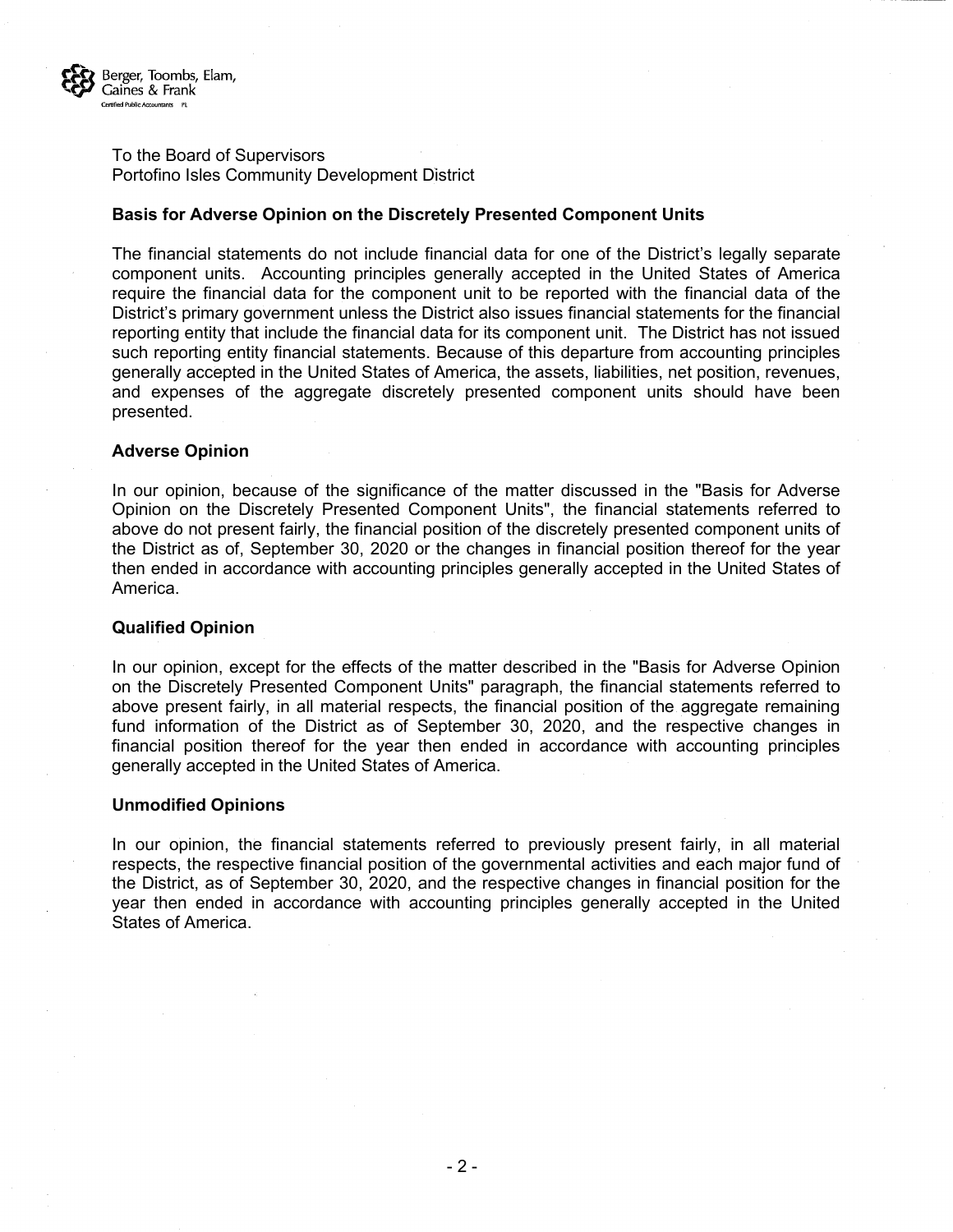

To the Board of Supervisors Portofino Isles Community Development District

#### **Other Matters**

#### *Required Supplementary Information*

Governmental accounting principles generally accepted in the United States of America require that the Management's Discussion and Analysis and budgetary comparison be presented to supplement the basic financial statements. Such information, although not a part of the basic financial statements, is required by *Governmental Accounting Standards Board* who considers it to be an essential part of financial reporting for placing the basic financial statements in an appropriate operational, economic, or historical context. We have applied certain limited procedures in accordance with governmental auditing standards generally accepted in the United States of America, which consisted principally of inquires of management regarding the methods of preparing the information and comparing the information for consistency with management's responses to our inquiries, the basic financial statements, and other knowledge we obtained during our audit of the basic financial statements. We do not express an opinion or provide any assurance on the information because the limited procedures do not provide us with sufficient evidence to express an opinion or provide any assurance.

#### **Other Reporting Required by Government Auditing Standards**

In accordance with *Government Auditing Standards*, we have also issued a report dated June 8, 2021 on our consideration of the District's internal control over financial reporting and on our tests of its compliance with certain provisions of laws, regulations and contracts.

The purpose of that report is to describe the scope of our testing of internal control over financial reporting and compliance and the results of that testing, and not to provide an opinion on internal control over financial reporting or on compliance. That report is an integral part of an audit performed in accordance with *Government Auditing Standards* in considering Portofino Isles Community Development District's internal control over financial reporting and compliance.

Burgir Joonibo Glam

Berger, Toombs, Elam, Gaines & Frank Certified Public Accountants PL Fort Pierce, Florida

June 8, 2021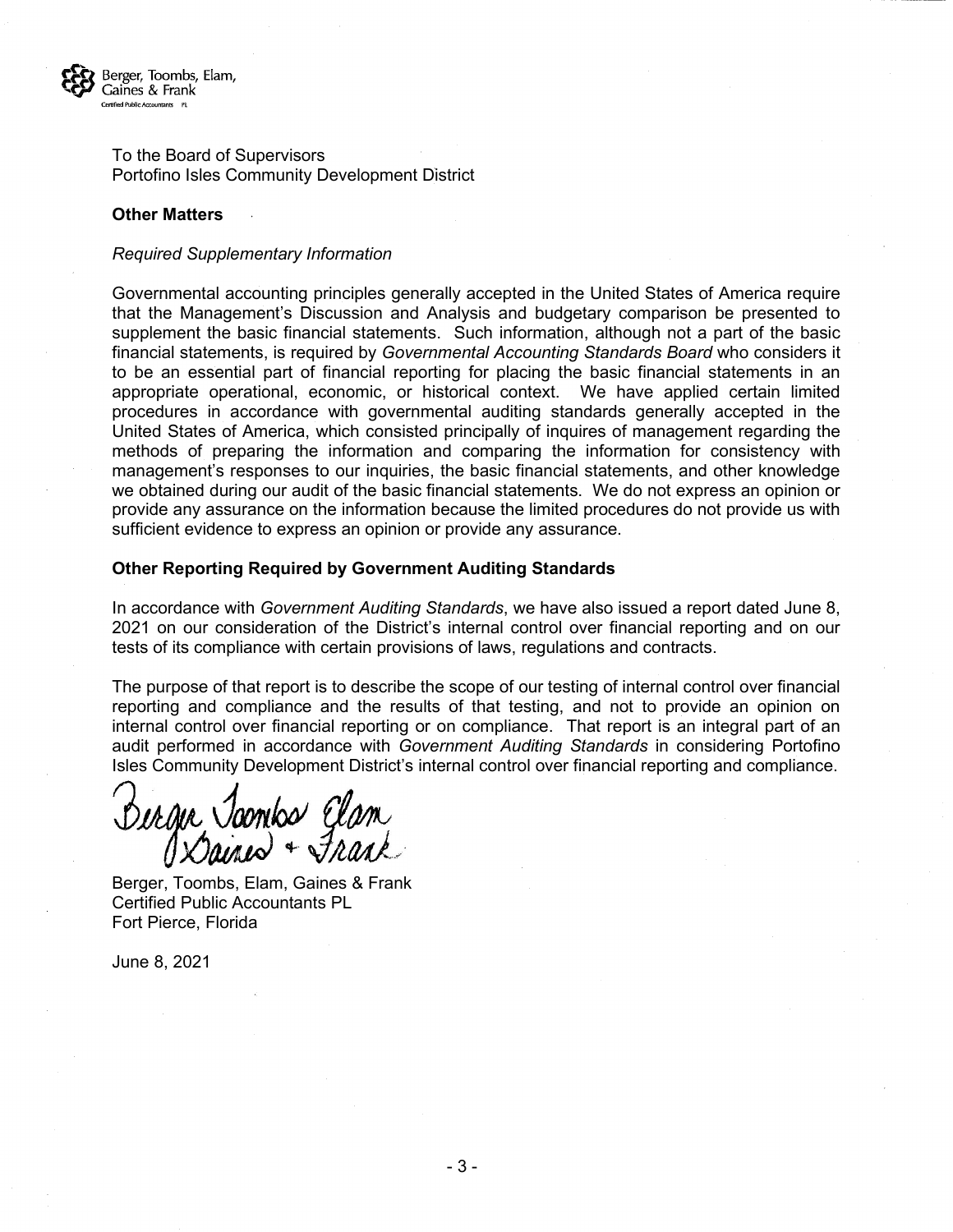Management's discussion and analysis of Portofino Isles Community Development District (the "District") financial performance provides an objective and easily readable analysis of the District's financial activities. The analysis provides summary financial information for the District and should be read in conjunction with the District's financial statements.

## **OVERVIEW OF THE FINANCIAL STATEMENTS**

The District's basic financial statements comprise three components; 1) *Government-wide financial statements,* 2) *Fund financial statements,* and 3) *Notes to financial statements.* The *Government-wide financial statements* present an overall picture of the District's financial position and results of operations. The *Fund financial statements* present financial information for the District's major funds. The *Notes to financial statements* provide additional information concerning the District's finances.

The *Government-wide financial statements* are the **statement of net position** and the **statement of activities**. These statements use accounting methods similar to those used by private-sector companies. Emphasis is placed on the net position of governmental activities and the change in net position. Governmental activities are primarily supported by special assessments.

The **statement of net position** presents information on all assets and liabilities of the District, with the difference between assets and liabilities reported as net position. Net position are reported in three categories; net investment in capital assets, restricted, and unrestricted. Assets, liabilities, and net position are reported for all Governmental activities.

The **statement of activities** presents information on all revenues and expenses of the District and the change in net position. Expenses are reported by major function and program revenues relating to those functions are reported, providing the net cost of all functions provided by the District. To assist in understanding the District's operations, expenses have been reported as governmental activities. Governmental activities financed by the District include general government, physical environment and debt service.

*Fund financial statements* present financial information for governmental funds. These statements provide financial information for the major funds of the District. Governmental fund financial statements provide information on the current assets and liabilities of the funds, changes in current financial resources (revenues and expenditures), and current available resources.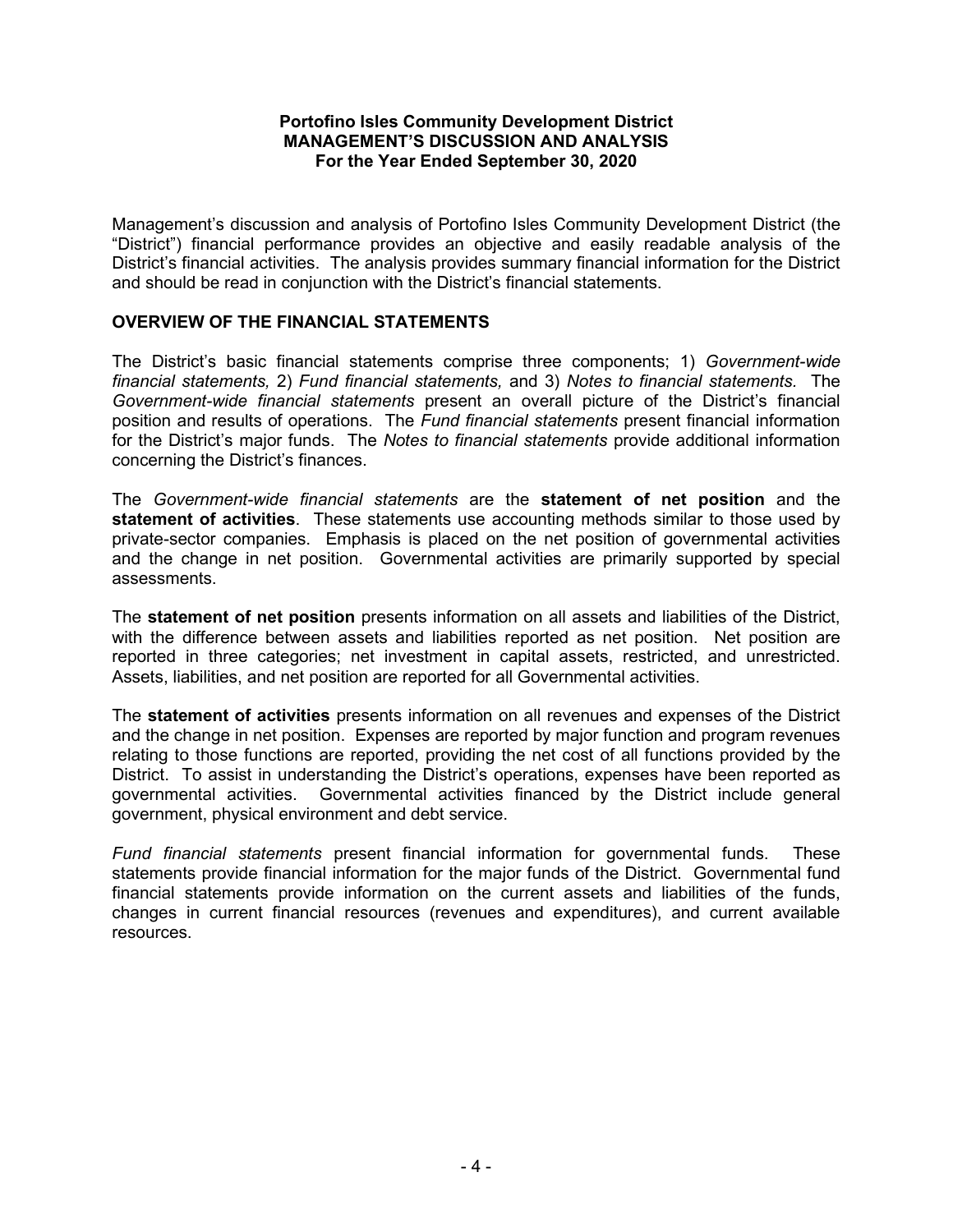## **OVERVIEW OF THE FINANCIAL STATEMENTS (CONTINUED)**

*Fund financial statements* include a **balance sheet** and a **statement of revenues, expenditures and changes in fund balances** for all governmental funds. A **statement of revenues, expenditures, and changes in fund balances – budget and actual** is provided for the District's General Fund. *Fund financial statements* provide more detailed information about the District's activities. Individual funds are established by the District to track revenues that are restricted to certain uses or to comply with legal requirements.

The government-wide financial statement is designed to provide the reader with a broad overview of the District's finances, in a manner similar to a private sector business. In the government-wide statement of net position, the governmental activities column is presented on a consolidated basis and is reported on a full-accrual economic resource basis, which recognizes all non-current assets and receivables as well as all non-current debt and obligations. The effect of interfund activity has been eliminated from the government-wide financial statements. In contrast, the governmental fund financial statements are grouped into funds to account for and to maintain control over resources that have been segregated for specific activities or objectives. The fund financial statements are presented using the current financial resources measurement focus and the modified accrual basis where as revenues are recorded when collected in the current period or within 60 days of year-end and expenditures are recorded when a liability is incurred. The difference between the two statements arises primarily from the long-term economic focus of the Statement of Activities versus the current financial resources focus of the governmental funds. A reconciliation of the government-wide and the fund financial statement is provided to illustrate these differences.

*Notes to financial statements* provide additional detail concerning the financial activities and financial balances of the District. Additional information about the accounting practices of the District, investments of the District, capital assets and long-term debt are some of the items included in the *notes to financial statements.*

## **Financial Highlights**

The following are the highlights of financial activity for the year ended September 30, 2020.

- ♦ The District's total liabilities exceeded total assets and deferred outflows of resources by \$(5,980,954), (net position). Unrestricted net position for Governmental Activities was \$(4,516,194). Net investment in capital assets was \$(1,466,176). Restricted net position was \$1,416.
- ♦ Governmental activities revenues totaled \$876,302 while governmental activities expenses totaled \$1,342,258.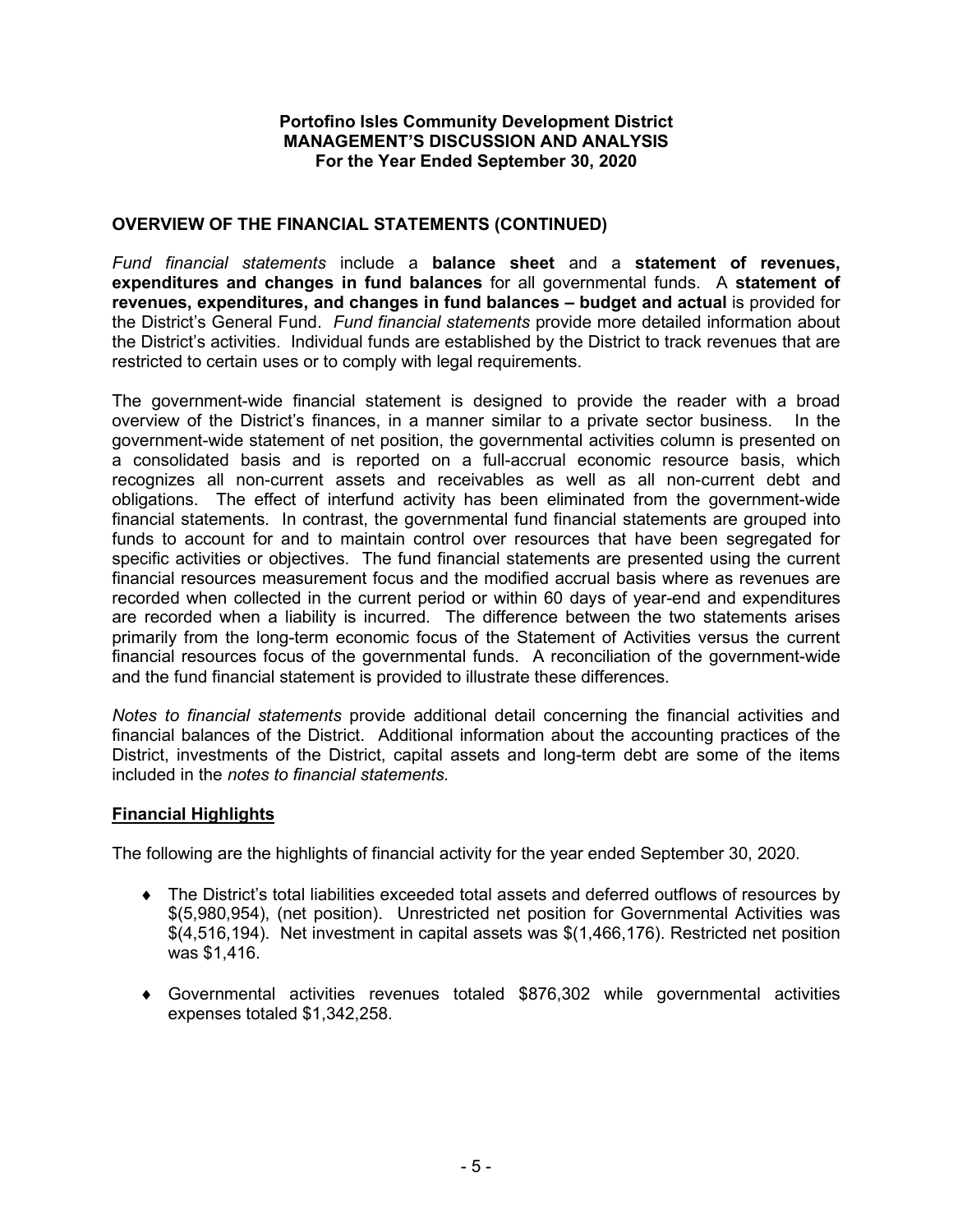## **OVERVIEW OF THE FINANCIAL STATEMENTS (CONTINUED)**

## **Financial Analysis of the District**

The following schedule provides a summary of the assets, liabilities and net position of the District and is presented by category for comparison purposes.

#### **Net Position**

|                                                 | <b>Governmental Activities</b> |             |    |             |
|-------------------------------------------------|--------------------------------|-------------|----|-------------|
|                                                 |                                | 2020        |    | 2019        |
| <b>Current assets</b>                           | \$                             | 591,658     | \$ | 504,710     |
| Restricted assets                               |                                | 868,054     |    | 893,325     |
| Capital assets                                  |                                | 6,324,702   |    | 6,736,183   |
| Deferred amount on refunding                    |                                | 170,977     |    | 184,565     |
| <b>Total Assets and Deferred</b>                |                                |             |    |             |
| <b>Outflows of Resources</b>                    |                                | 7,955,391   |    | 8,318,783   |
|                                                 |                                |             |    |             |
| <b>Current liabilities</b>                      |                                | 5,551,345   |    | 5,013,781   |
| Non-current liabilities                         |                                | 8,385,000   |    | 8,820,000   |
| <b>Total Liabilities</b>                        |                                | 13,936,345  |    | 13,833,781  |
|                                                 |                                |             |    |             |
| Net position - net investment in capital assets |                                | (1,466,176) |    | (2,092,764) |
| Net position - restricted                       |                                | 1,416       |    | 1,406       |
| Net position - unrestricted                     |                                | (4,516,194) |    | (3,423,640) |
| <b>Total Net Position</b>                       |                                | (5,980,954) |    | (5,514,998) |

The increase in current assets is mainly the result of revenues exceeding expenditures in the General Fund in the current year.

The decrease in capital assets is primarily the result of current year depreciation in excess of capital additions.

The increase in current liabilities and decrease in unrestricted net position is the result of not making scheduled debt service payments on the Series 2005 Bonds in the current year.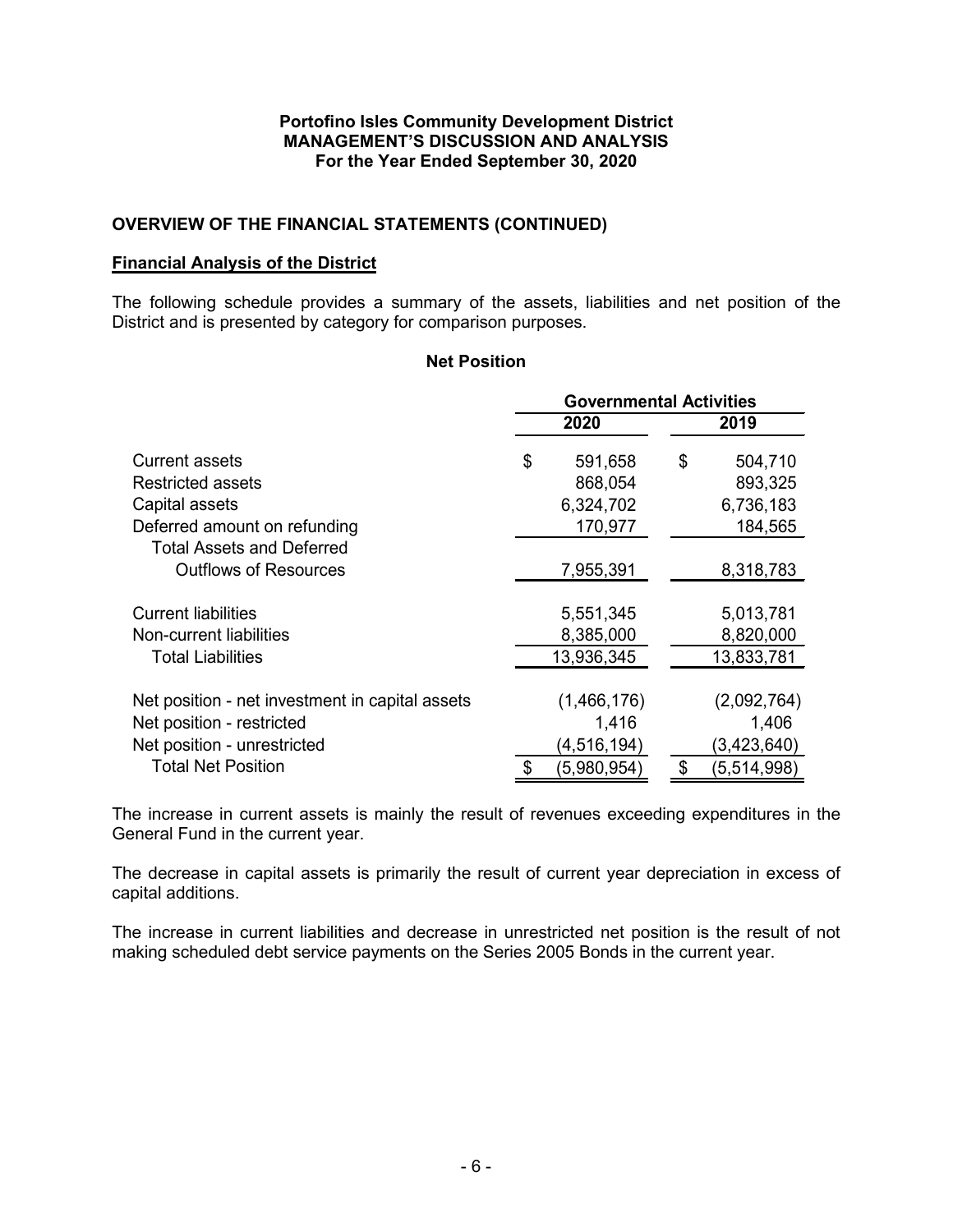## **OVERVIEW OF THE FINANCIAL STATEMENTS (CONTINUED)**

## **Financial Analysis of the District (Continued)**

The following schedule provides a summary of the changes in net position of the District and is presented by category for comparison purposes.

### **Change in Net Position**

|                                  | <b>Governmental Activities</b> |             |    |             |
|----------------------------------|--------------------------------|-------------|----|-------------|
|                                  | 2020<br>2019                   |             |    |             |
| <b>Program Revenues</b>          |                                |             |    |             |
| Charges for services             | \$                             | 657,103     | \$ | 667,063     |
| Grants and contributions         |                                |             |    | 2,698       |
| <b>General Revenues</b>          |                                |             |    |             |
| Investment earnings              |                                | 12,896      |    | 25,334      |
| Miscellaneous revenues           |                                | 15,000      |    |             |
| Intergovernmental revenues       |                                | 191,303     |    | 193,492     |
| <b>Total Revenues</b>            |                                | 876,302     |    | 888,587     |
| <b>Expenses</b>                  |                                |             |    |             |
| General government               |                                | 195,311     |    | 198,747     |
| Physical environment             |                                | 560,633     |    | 487,869     |
| Interest and other costs         |                                | 586,314     |    | 556,218     |
| <b>Total Expenses</b>            |                                | 1,342,258   |    | 1,242,834   |
|                                  |                                |             |    |             |
| Change in Net Position           |                                | (465, 956)  |    | (354, 247)  |
| Net Position - Beginning of Year |                                | (5,514,998) |    | (5,160,751) |
| Net Position - End of Year       |                                | (5,980,954) | \$ | (5,514,998) |

The increase in physical environment is related to the increase in professional fees and irrigation maintenance and Rosser entrance expenses in the current year.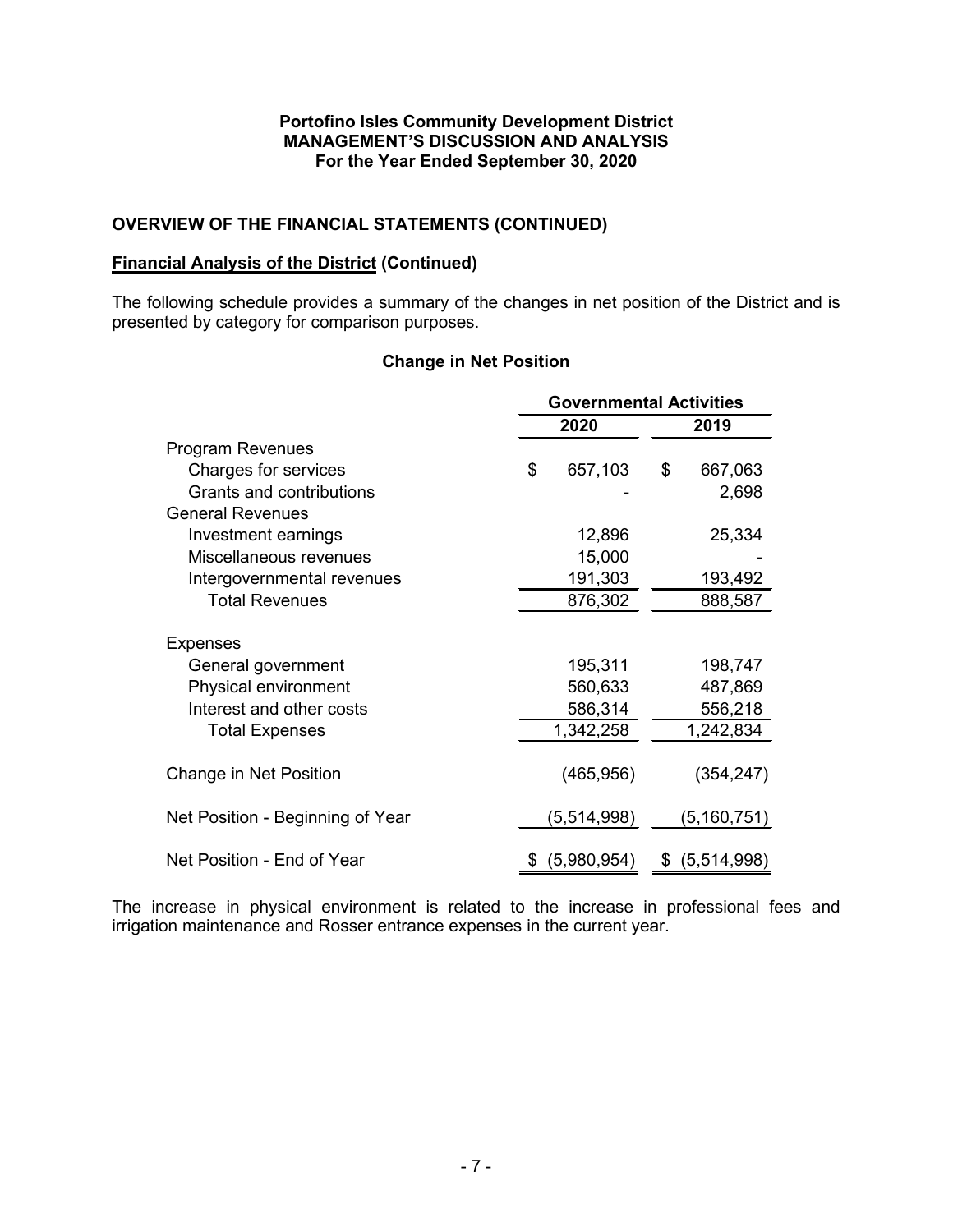# **OVERVIEW OF THE FINANCIAL STATEMENTS (CONTINUED)**

## **Capital Assets Activity**

The following schedule provides a summary of the District's capital assets as of 2020 and 2019.

|                                            |              | <b>Governmental Activities</b> |   |                             |  |  |
|--------------------------------------------|--------------|--------------------------------|---|-----------------------------|--|--|
| <b>Description</b>                         | 2019<br>2020 |                                |   |                             |  |  |
| Infrastructure<br>Accumulated depreciation |              | 11,938,807<br>(5,614,105)      |   | 11,925,852<br>(5, 189, 669) |  |  |
| Total Capital Assets (Net)                 |              | 6,324,702                      | S | 6,736,183                   |  |  |

During the year, \$12,955 was added to infrastructure and depreciation was \$424,436.

## **General Fund Budgetary Highlights**

The budget exceeded actual expenditures for the year primarily because engineering and landscape costs were less than anticipated.

The budget was not amended for fiscal year September 30, 2020.

## **Debt Management**

Governmental Activities debt includes the following:

In October 2005, the District issued \$6,375,000 Series 2005 Special Assessment Revenue Bonds. The Bonds were issued to finance the acquisition and construction of certain improvements within the District. During the year, the District failed to meet the scheduled debt service requirements and the Series 2005 Bonds remain in default. Matured bonds payable totaled \$1,470,000 at September 30, 2020. The unmatured balance outstanding at September 30, 2020 was \$4,635,000.

In March 2013, the District issued \$5,730,000 Series 2013 Special Assessment Revenue Refunding Bonds. The bonds were issued to refund the Series 2003A Special Assessment Revenue Bonds. The balance outstanding at September 30, 2020 was \$4,180,000.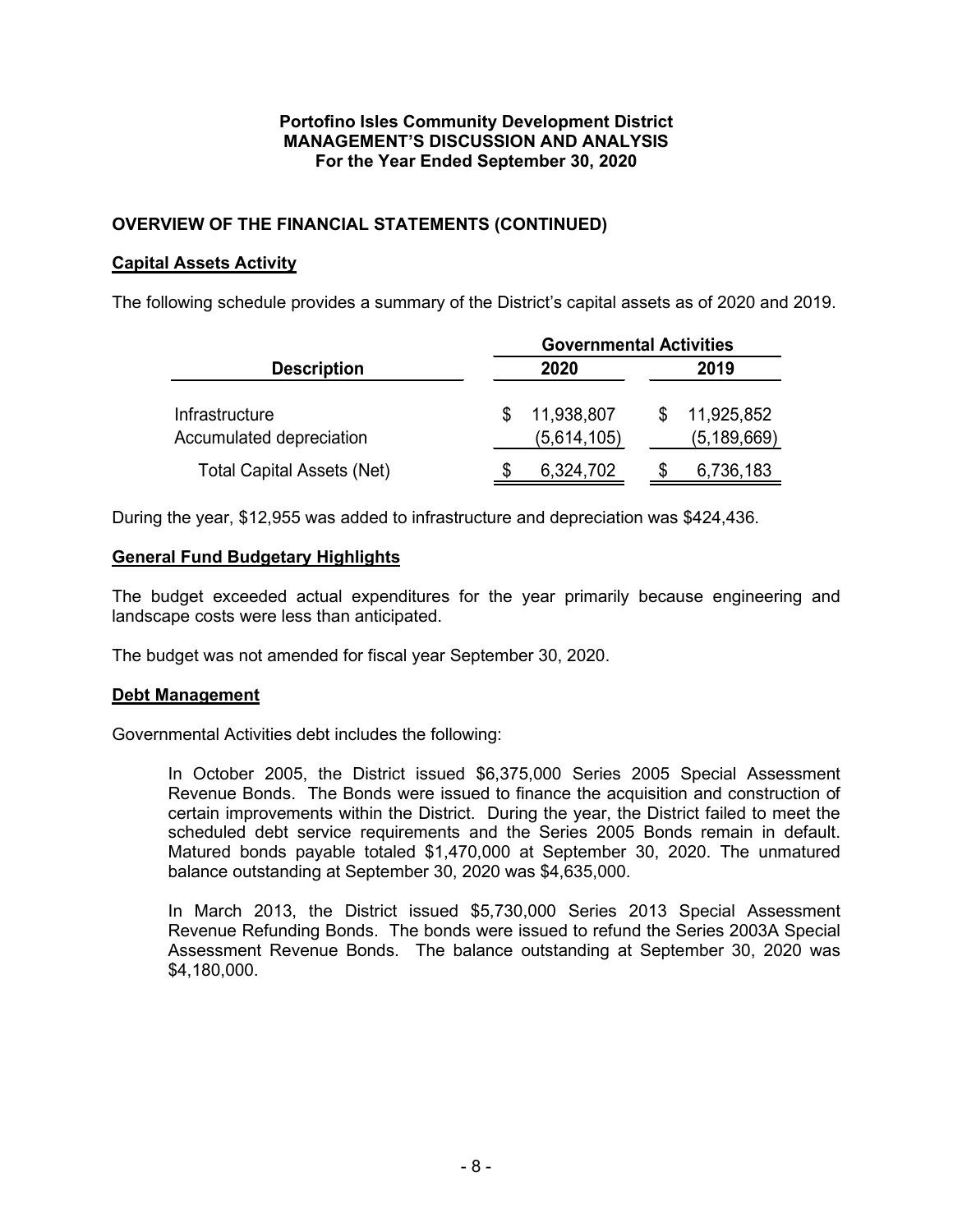## **OVERVIEW OF THE FINANCIAL STATEMENTS (CONTINUED)**

### **Economic Factors and Next Year's Budget**

Portofino Isles Community Development District does not expect any economic factors to have any significant effect on the financial position or results of operations of the District in fiscal year 2021.

### **Request for Information**

The financial report is designed to provide a general overview of Portofino Isles Community Development District's finances for all those with an interest. Questions concerning any of the information provided in this report or requests for additional information should be addressed to the Portofino Isles Community Development District, Governmental Management Services SF, 5385 N Nob Hill Road, Sunrise, Florida 33351.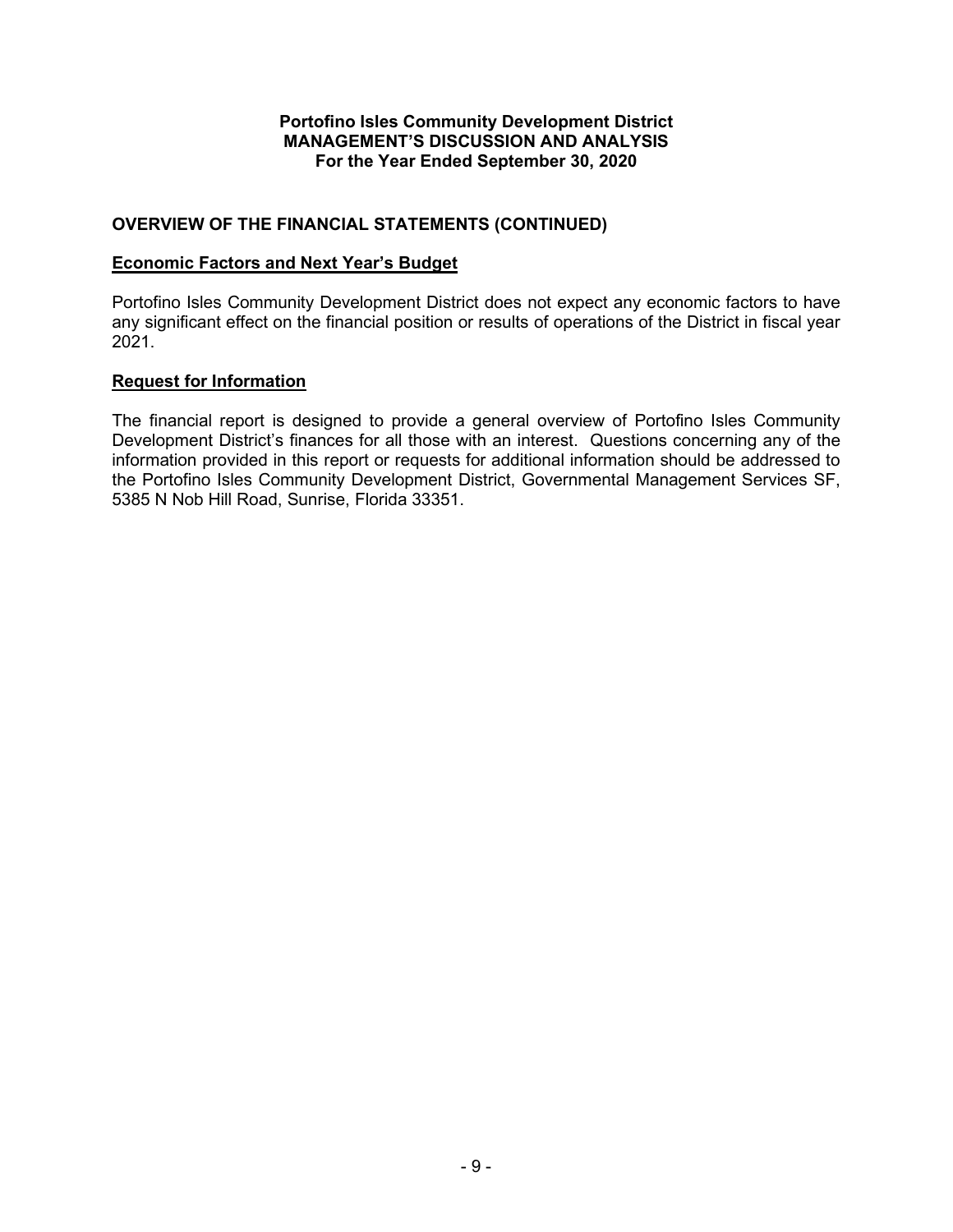# **Portofino Isles Community Development District STATEMENT OF NET POSITION September 30, 2020**

|                                                                | Governmental<br><b>Activities</b> |  |
|----------------------------------------------------------------|-----------------------------------|--|
| <b>ASSETS</b>                                                  |                                   |  |
| <b>Current Assets</b>                                          |                                   |  |
| Cash                                                           | \$<br>159,949                     |  |
| Investments                                                    | 416,720                           |  |
| Due from other governments                                     | 2,721                             |  |
| Due from others                                                | 6,050                             |  |
| Prepaid expenses                                               | 6,218                             |  |
| <b>Total Current Assets</b>                                    | 591,658                           |  |
| <b>Non-Current Assets</b>                                      |                                   |  |
| Restricted:                                                    |                                   |  |
| Investments                                                    | 868,054                           |  |
| Capital Assets Being Depreciated:                              |                                   |  |
| Infrastructure                                                 | 11,938,807                        |  |
| Less: accumulated depreciation                                 | (5,614,105)                       |  |
| <b>Total Non-Current Assets</b>                                | 7,192,756                         |  |
| <b>Total Assets</b>                                            | 7,784,414                         |  |
| DEFERRED OUTFLOWS OF RESOURCES<br>Deferred amount on refunding | 170,977                           |  |
| <b>LIABILITIES</b><br><b>Current Liabilities</b>               |                                   |  |
| Accounts payable and accrued expenses                          | 11,406                            |  |
| Matured interest payable                                       | 3,418,800                         |  |
| Matured bonds payable                                          | 1,470,000                         |  |
| <b>Accrued interest</b>                                        | 221,139                           |  |
| Bonds payable-current                                          | 430,000                           |  |
| <b>Total Current Liabilities</b>                               | 5,551,345                         |  |
| <b>Non-Current Liabilities</b>                                 |                                   |  |
| Bonds payable                                                  | 8,385,000                         |  |
| <b>Total Liabilities</b>                                       | 13,936,345                        |  |
| <b>NET POSITION</b>                                            |                                   |  |
| Net investment in capital assets                               | (1,466,176)                       |  |
| Restricted for capital projects                                | 1,416                             |  |
| Unrestricted                                                   | (4, 516, 194)                     |  |
| <b>Total Net Position</b>                                      | (5,980,954)<br>\$                 |  |

*See accompanying notes to financial statements.*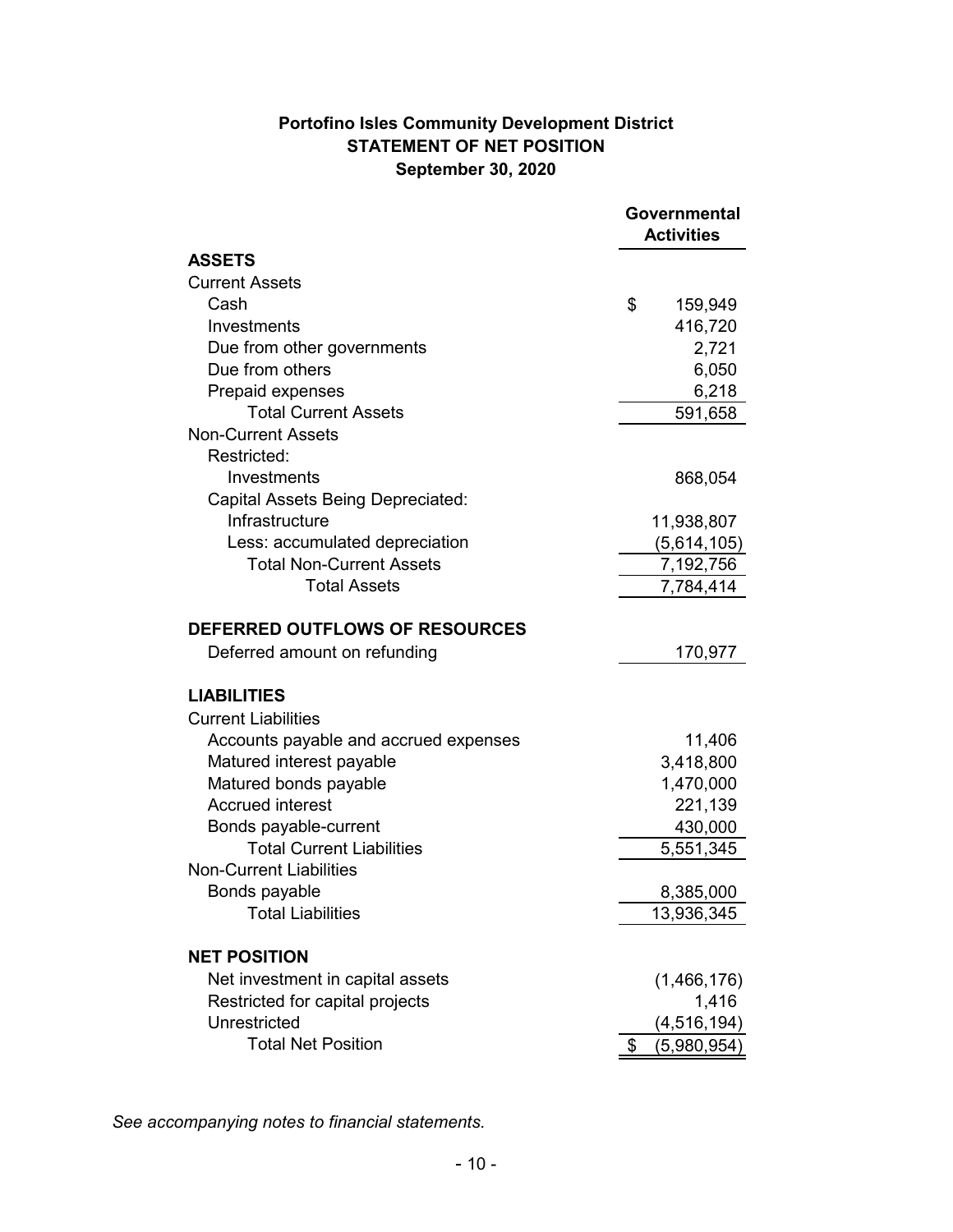# **Portofino Isles Community Development District STATEMENT OF ACTIVITIES For the Year Ended September 30, 2020**

| <b>Functions/Programs</b>                            | <b>Expenses</b>                   | Program<br><b>Revenues</b><br><b>Charges for</b><br><b>Services</b> | <b>Net (Expenses)</b><br><b>Revenues and</b><br><b>Changes in</b><br><b>Net Position</b><br>Governmental<br><b>Activities</b> |
|------------------------------------------------------|-----------------------------------|---------------------------------------------------------------------|-------------------------------------------------------------------------------------------------------------------------------|
| <b>Primary government</b>                            |                                   |                                                                     |                                                                                                                               |
| <b>Governmental Activities</b><br>General government | \$<br>(195, 311)                  | \$<br>63,544                                                        | \$<br>(131, 767)                                                                                                              |
| Physical environment                                 | (560, 633)                        | 73,261                                                              | (487, 372)                                                                                                                    |
| Interest and other costs                             | (586, 314)                        | 520,298                                                             | (66,016)                                                                                                                      |
| <b>Total Governmental Activities</b>                 | (1, 342, 258)<br>\$               | \$<br>657,103                                                       | (685,155)                                                                                                                     |
|                                                      | <b>General Revenues:</b>          |                                                                     |                                                                                                                               |
|                                                      | Investment earnings               |                                                                     | 12,896                                                                                                                        |
|                                                      | Intergovernmental revenues        |                                                                     | 191,303                                                                                                                       |
|                                                      | Miscellaneous revenues            |                                                                     | 15,000                                                                                                                        |
|                                                      |                                   | <b>Total General Revenues</b>                                       | 219,199                                                                                                                       |
|                                                      | Change in Net Position            |                                                                     | (465, 956)                                                                                                                    |
|                                                      | Net Position - October 1, 2019    |                                                                     | (5,514,998)                                                                                                                   |
|                                                      | Net Position - September 30, 2020 |                                                                     | \$<br>(5,980,954)                                                                                                             |

*See accompanying notes to financial statements.*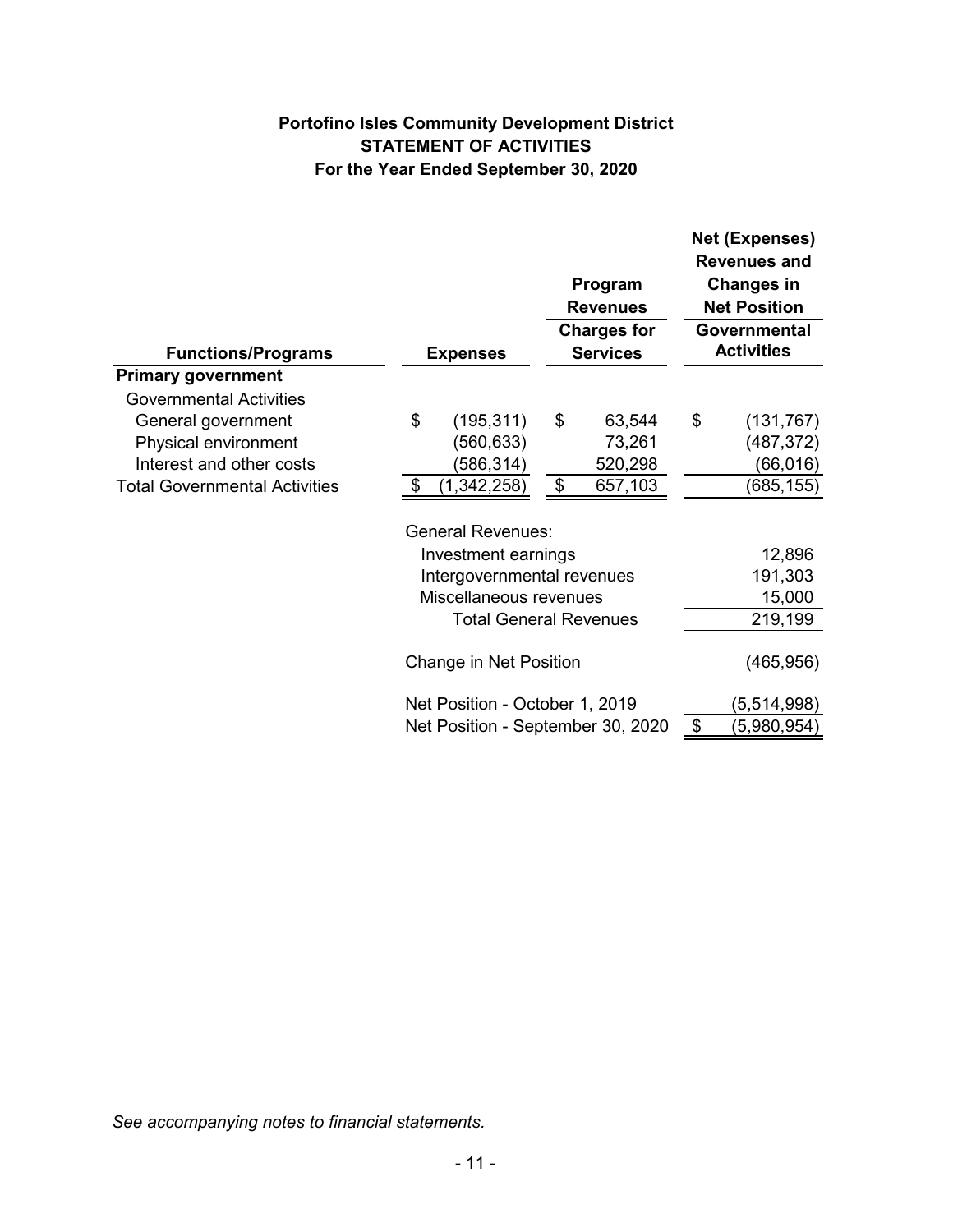# **Portofino Isles Community Development District BALANCE SHEET – GOVERNMENTAL FUNDS September 30, 2020**

|                                            |               | <b>Governmental Funds</b>     |                                   |                                              |
|--------------------------------------------|---------------|-------------------------------|-----------------------------------|----------------------------------------------|
| <b>ASSETS</b>                              | General       | <b>Debt</b><br><b>Service</b> | <b>Capital</b><br><b>Projects</b> | <b>Total</b><br>Governmental<br><b>Funds</b> |
| Cash                                       | \$<br>159,949 | \$                            | \$                                | \$<br>159,949                                |
| Investments                                | 416,720       |                               |                                   | 416,720                                      |
| Due from others                            | 6,050         |                               |                                   | 6,050                                        |
| Due from other governments                 | 566           | 2,155                         |                                   | 2,721                                        |
| Prepaid expenses<br>Restricted assets:     | 6,218         |                               |                                   | 6,218                                        |
| Investments, at fair value                 |               | 866,638                       | 1,416                             | 868,054                                      |
| <b>Total Assets</b>                        | 589,503       | \$<br>868,793                 | \$<br>1,416                       | \$<br>1,459,712                              |
| <b>LIABILITIES AND FUND BALANCES</b>       |               |                               |                                   |                                              |
| <b>LIABILITIES</b>                         |               |                               |                                   |                                              |
| Accounts payable and accrued expenses      | \$<br>11,406  | \$                            | \$                                | \$<br>11,406                                 |
| Matured principal payable                  |               | 1,470,000                     |                                   | 1,470,000                                    |
| Matured interest payable                   |               | 3,418,800                     |                                   | 3,418,800                                    |
| <b>Total Liabilities</b>                   | 11,406        | 4,888,800                     |                                   | 4,900,206                                    |
| <b>FUND BALANCES</b>                       |               |                               |                                   |                                              |
| Nonspendable - prepaid expenses            | 6,218         |                               |                                   | 6,218                                        |
| Restricted for capital projects            |               |                               | 1,416                             | 1,416                                        |
| Unassigned                                 | 571,879       | (4,020,007)                   |                                   | (3, 448, 128)                                |
| <b>Total Fund Balances</b>                 | 578,097       | (4,020,007)                   | 1,416                             | (3,440,494)                                  |
| <b>Total Liabilities and Fund Balances</b> | \$<br>589,503 | \$<br>868,793                 | \$<br>1,416                       | \$<br>1,459,712                              |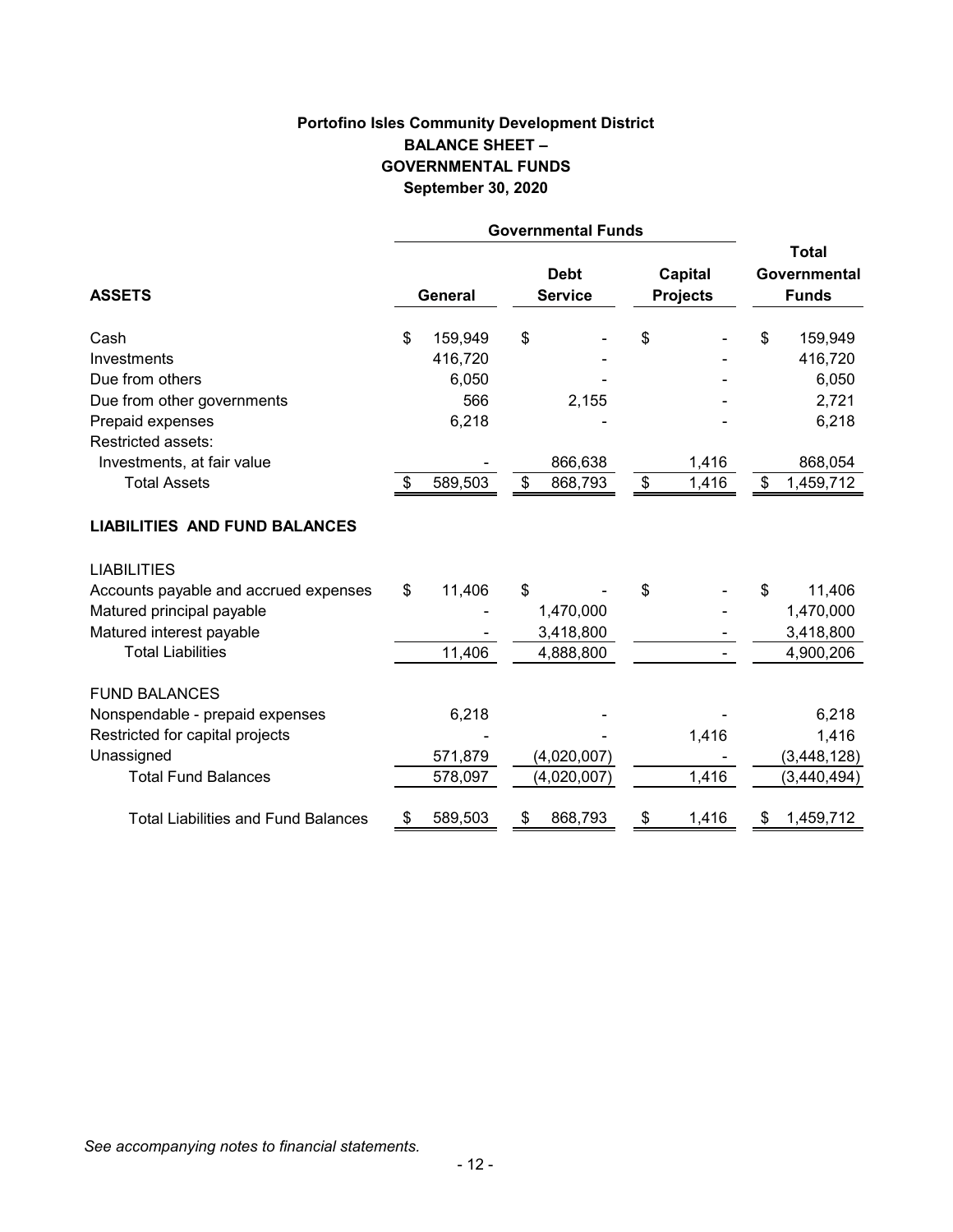# **September 30, 2020 Portofino Isles Community Development District RECONCILIATION OF TOTAL GOVERNMENTAL FUND BALANCES TO NET POSITION OF GOVERNMENTAL ACTIVITIES**

| <b>Total Governmental Fund Balances</b>                                                                                                                                                                                                      | \$<br>(3,440,494) |
|----------------------------------------------------------------------------------------------------------------------------------------------------------------------------------------------------------------------------------------------|-------------------|
| Amounts reported for governmental activities in the Statement of Net Position<br>are different because:                                                                                                                                      |                   |
| Capital assets being depreciated, infrastructure, \$11,938,807, net of accumulated<br>depreciation, \$(5,614,105), used in governmental activities are not current financial<br>resources and therefore, are not reported at the fund level. | 6,324,702         |
| Deferred amount on refunding, \$264,833, net of accumulated amortization, \$(93,856),<br>used in governmental activities are not current financial resources and therefore,<br>are not reported at the fund level.                           | 170,977           |
| Long-term liabilities, including bonds payable, are not due and payable in the current<br>period, and therefore, are not reported at the fund level.                                                                                         | (8,815,000)       |
| Accrued interest expense for long-term debt is not a current financial use and<br>therefore, is not reported at the fund level.                                                                                                              | (221, 139)        |
| Net Position of Governmental Activities                                                                                                                                                                                                      | \$<br>(5,980,954) |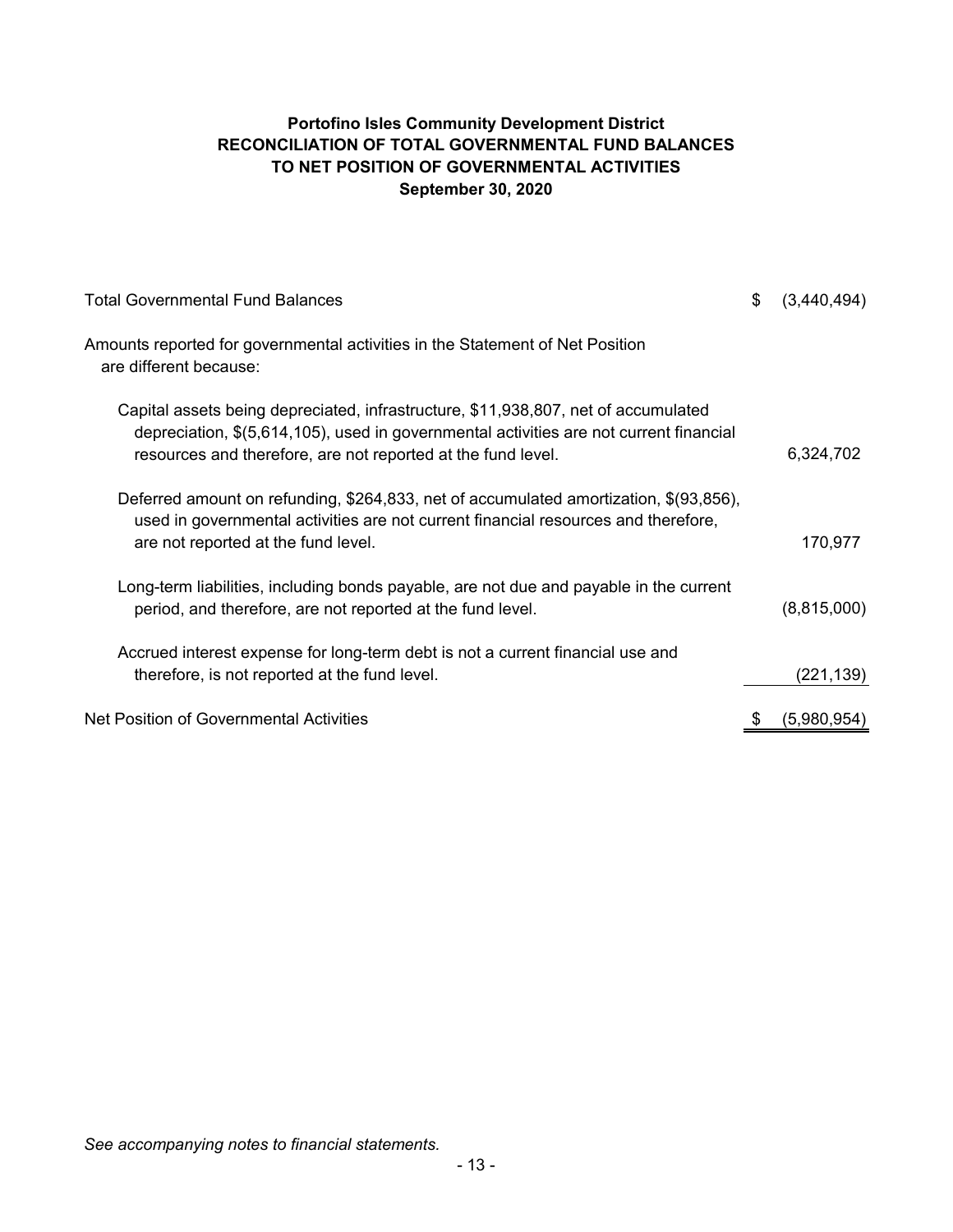# **Portofino Isles Community Development District STATEMENT OF REVENUES, EXPENDITURES AND CHANGES IN FUND BALANCES – GOVERNMENTAL FUNDS For the Year Ended September 30, 2020**

|                                    | <b>Governmental Funds</b> |                |    |                               |    |                            |                                              |
|------------------------------------|---------------------------|----------------|----|-------------------------------|----|----------------------------|----------------------------------------------|
|                                    |                           | <b>General</b> |    | <b>Debt</b><br><b>Service</b> |    | Capital<br><b>Projects</b> | <b>Total</b><br>Governmental<br><b>Funds</b> |
| <b>Revenues</b>                    |                           |                |    |                               |    |                            |                                              |
| Special assessments                | \$                        | 136,805        | \$ | 520,298                       | \$ |                            | \$<br>657,103                                |
| Intergovernmental revenues         |                           | 191,303        |    |                               |    |                            | 191,303                                      |
| Miscellaneous revenues             |                           | 15,000         |    |                               |    |                            | 15,000                                       |
| Investment earnings                |                           | 5,003          |    | 7,883                         |    | 10                         | 12,896                                       |
| <b>Total Revenues</b>              |                           | 348,111        |    | 528,181                       |    | 10                         | 876,302                                      |
| <b>Expenditures</b><br>Current     |                           |                |    |                               |    |                            |                                              |
| General government                 |                           | 118,131        |    | 77,180                        |    |                            | 195,311                                      |
| Physical environment               |                           | 136,197        |    |                               |    |                            | 136,197                                      |
| Capital outlay                     |                           | 12,955         |    |                               |    |                            | 12,955                                       |
| Debt service                       |                           |                |    |                               |    |                            |                                              |
| Principal                          |                           |                |    | 415,000                       |    |                            | 415,000                                      |
| Interest                           |                           |                |    | 538,486                       |    |                            | 538,486                                      |
| Other debt service                 |                           |                |    | 37,521                        |    |                            | 37,521                                       |
| <b>Total Expenditures</b>          |                           | 267,283        |    | 1,068,187                     |    |                            | 1,335,470                                    |
| Net change in fund balances        |                           | 80,828         |    | (540,006)                     |    | 10                         | (459, 168)                                   |
| Fund Balances - October 1, 2019    |                           | 497,269        |    | (3,480,001)                   |    | 1,406                      | (2,981,326)                                  |
| Fund Balances - September 30, 2020 | \$                        | 578,097        |    | \$ (4,020,007)                | \$ | 1,416                      | \$<br>(3,440,494)                            |

*See accompanying notes to financial statements.*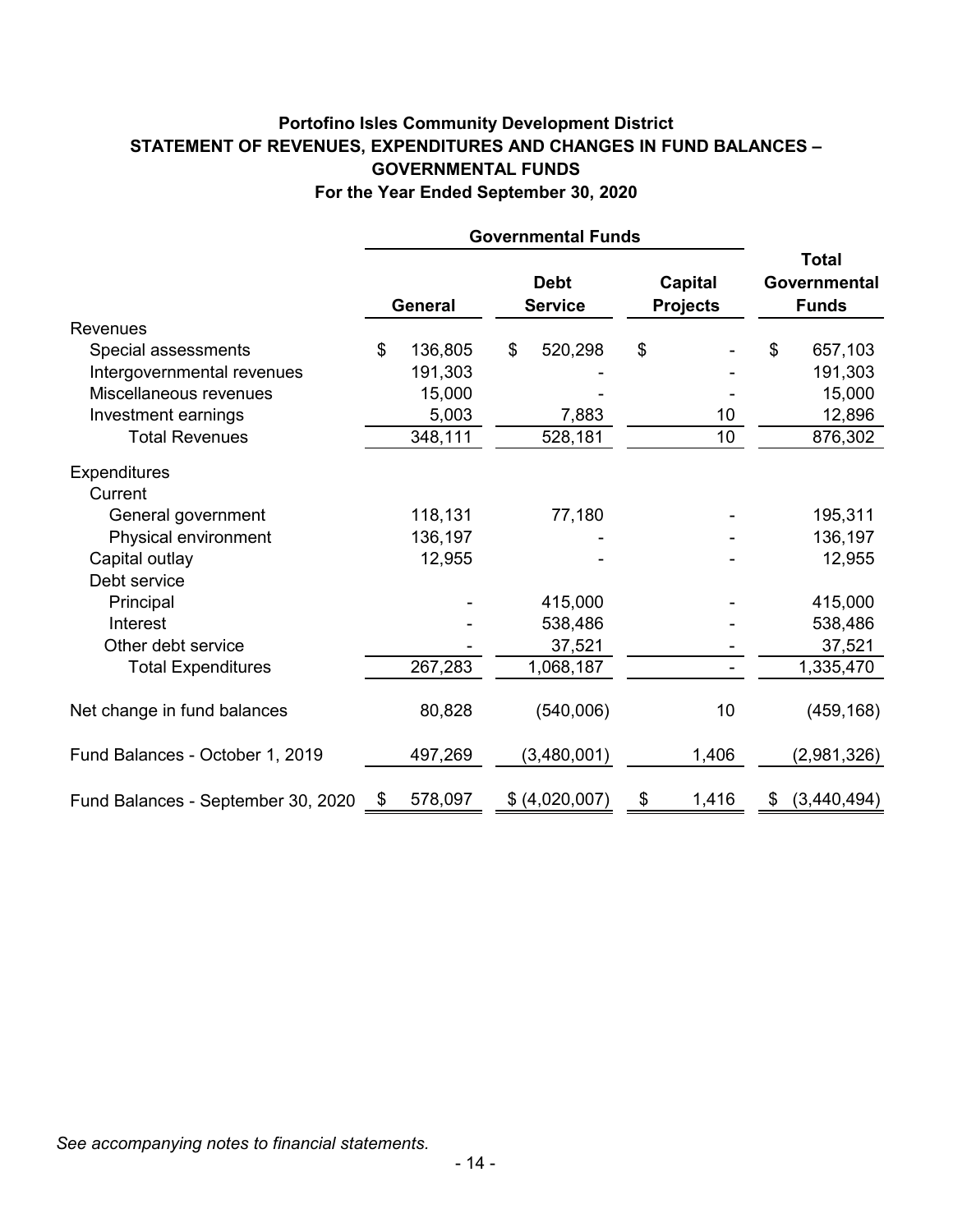#### **CHANGES IN FUND BALANCES OF GOVERNMENTAL FUNDS TO THE Portofino Isles Community Development District RECONCILIATION OF THE STATEMENT OF REVENUES, EXPENDITURES AND STATEMENT OF ACTIVITIES For the Year Ended September 30, 2020**

| Net Change in Fund Balances - Total Governmental Funds                                                                                                                                                                                   | \$<br>(459, 168) |
|------------------------------------------------------------------------------------------------------------------------------------------------------------------------------------------------------------------------------------------|------------------|
| Amounts reported for governmental activities in the Statement of Activities are<br>different because:                                                                                                                                    |                  |
| Governmental funds report capital outlays as expenditures. However, in the<br>Statement of Activities, the cost of those assets is allocated over their<br>estimated useful lives as depreciation. This is the amount that depreciation, |                  |
| $$(424,436)$ , exceeded capital outlay, $$12,955$ , in the current year.                                                                                                                                                                 | (411, 481)       |
| Repayments of bond principal are expenditures in the governmental funds<br>funds and reduce long-term liabilities in the Statement of Net Position.                                                                                      | 415,000          |
| The deferred amount on refunding is recognized as deferred outflow of<br>resources at the government-wide level and amortized over the life of the<br>bonds as interest. This is the amount of amortization in the current period.       | (13, 588)        |
| In the Statement of Activities, interest is accrued on outstanding and matured<br>bonds; whereas in governmental funds, interest expenditures are reported<br>when due. This is the increase in accrued interest from the prior year.    | 3,281            |
| Change in Net Position of Governmental Activities                                                                                                                                                                                        | (465,956)        |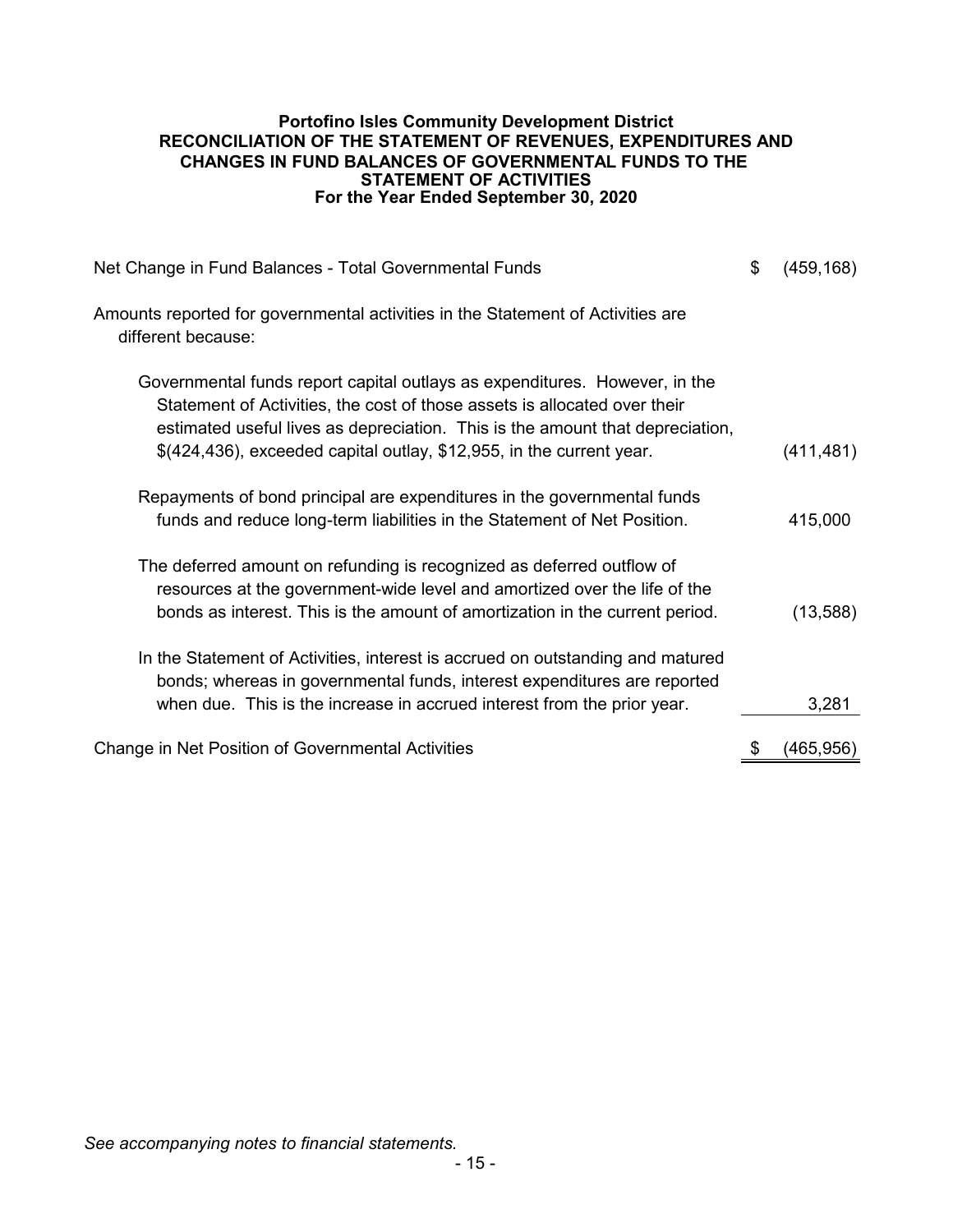# **Portofino Isles Community Development District STATEMENT OF REVENUES, EXPENDITURES AND GENERAL FUND For the Year Ended September 30, 2020 CHANGES IN FUND BALANCES – BUDGET AND ACTUAL –**

|                                    |               |               |    |               | <b>Variance with</b><br><b>Final Budget</b> |
|------------------------------------|---------------|---------------|----|---------------|---------------------------------------------|
|                                    | Original      | <b>Final</b>  |    |               | <b>Positive</b>                             |
|                                    | <b>Budget</b> | <b>Budget</b> |    | <b>Actual</b> | (Negative)                                  |
| Revenues                           |               |               |    |               |                                             |
| Special assessments                | \$<br>175,152 | \$<br>175,152 | \$ | 136,805       | \$<br>(38, 347)                             |
| Intergovernmental revenues         | 186,678       | 186,678       |    | 191,303       | 4,625                                       |
| Miscellaneous revenues             |               |               |    | 15,000        | 15,000                                      |
| Investment earnings                |               |               |    | 5,003         | 5,003                                       |
| <b>Total Revenues</b>              | 361,830       | 361,830       |    | 348,111       | (13, 719)                                   |
| <b>Expenditures</b><br>Current     |               |               |    |               |                                             |
| General government                 | 124,127       | 124,127       |    | 118,131       | 5,996                                       |
| Physical environment               | 256,460       | 256,460       |    | 136,197       | 120,263                                     |
| Capital outlay                     |               |               |    | 12,955        | (12,955)                                    |
| <b>Total Expenditures</b>          | 380,587       | 380,587       |    | 267,283       | 113,304                                     |
| Net change in fund balances        | (18, 757)     | (18, 757)     |    | 80,828        | 99,585                                      |
| Fund Balances - October 1, 2019    | 129,212       | 129,212       |    | 497,269       | 368,057                                     |
| Fund Balances - September 30, 2020 | \$<br>110,455 | 110,455       | S  | 578,097       | \$<br>467,642                               |

*See accompanying notes to financial statements.*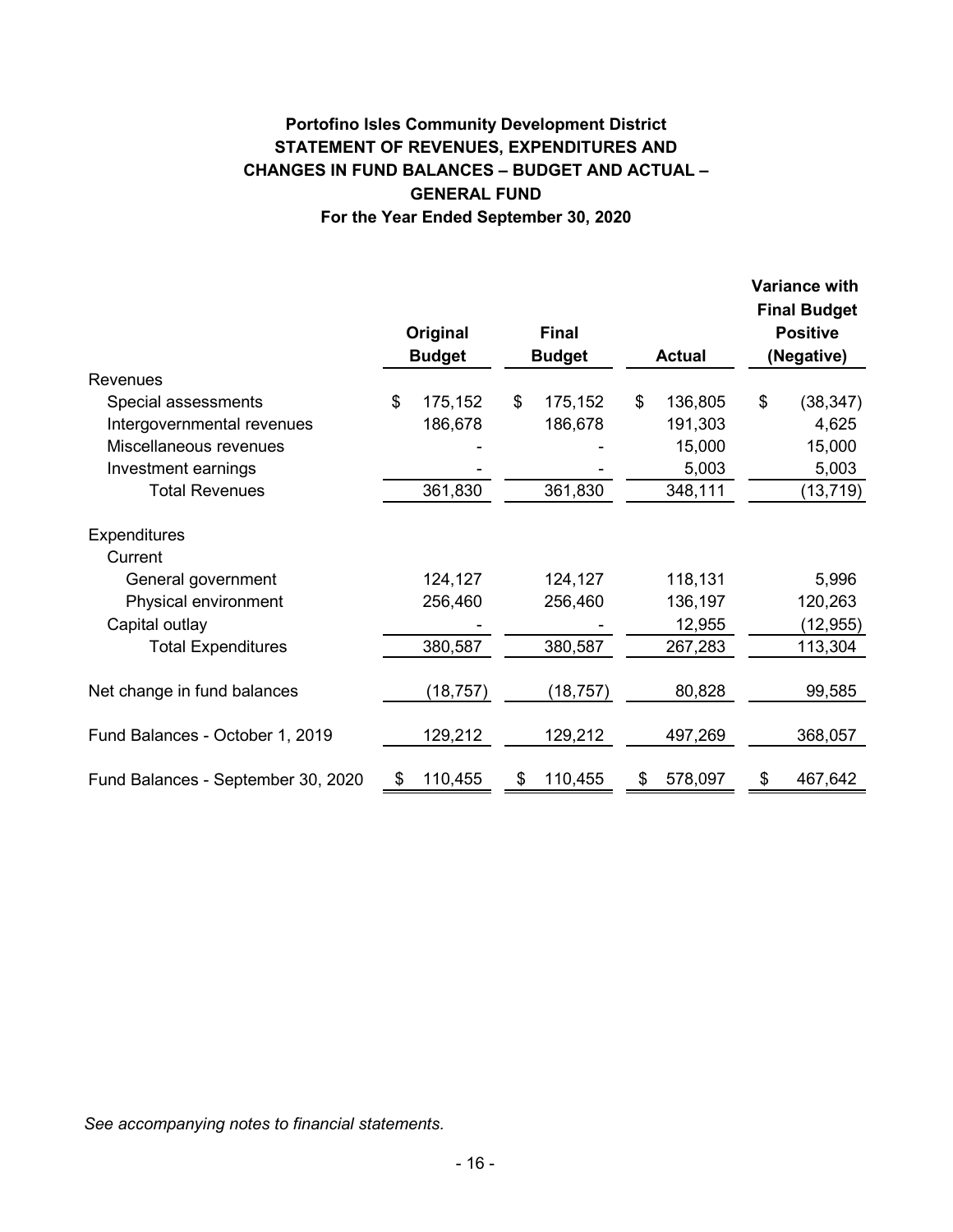## **NOTE A – SUMMARY OF SIGNIFICANT ACCOUNTING POLICIES**

The financial statements of the District have been prepared in conformity with generally accepted accounting principles (GAAP) as applied to governmental units. The Governmental Accounting Standards Board (GASB) is the accepted standard-setting body for establishing governmental accounting and financial reporting principles. The District's more significant accounting policies are described below.

### **1. Reporting Entity**

The District was established on August 22, 2002 pursuant to City of Port St. Lucie, Florida Ordinance Number 02-80 and Chapter 190, Florida Statutes. The District was established for the purposes of financing and managing the acquisition, construction, maintenance and operation of the infrastructure necessary for community development within its jurisdiction. The District is authorized to issue bonds for the purpose, among others, of financing, funding, planning, establishing, acquiring, constructing or re-constructing, enlarging or extending, equipping, operating and maintaining water management, bridges or culverts, district roads, landscaping, street lights and other basic infrastructure projects within or outside the boundaries of the Portofino Isles Community Development District. The District is governed by a five-member Board of Supervisors elected at large by the property owners within the District. The District operates within the criteria established by Chapter 190, Florida Statutes.

As required by GAAP, these financial statements present the Portofino Isles Community Development District (the primary government) as a stand-alone government. The reporting entity for the District includes all functions of government in which the District's Board exercises oversight responsibility including, but not limited to, financial interdependency, selection of governing authority, designation of management, significant ability to influence operations and accountability for fiscal matters.

Based upon the application of the above-mentioned criteria as set forth in Governmental Accounting Standards Board, the District has identified a discretely-presented component unit.

The Discretely-presented component units are legally separate entities which did not meet the criteria for blending. One of the component units is reported in separate columns to emphasize that it is legally separate from the District. The component unit of the District is as follows:

Portofino Isles Community Development District Holdings, LLC – The Company is a special purpose entity (SPE) created by certain provisions in the Trust Indentures of the Series 2005 Special Assessment Revenue Bonds for the benefit of the District and the bondholders. The Trustee of this component unit has elected not to provide the District with its financial information. The Financial information on the SPE was not available so it is not reflected as a discretely presented component unit in the accompanying financial statements.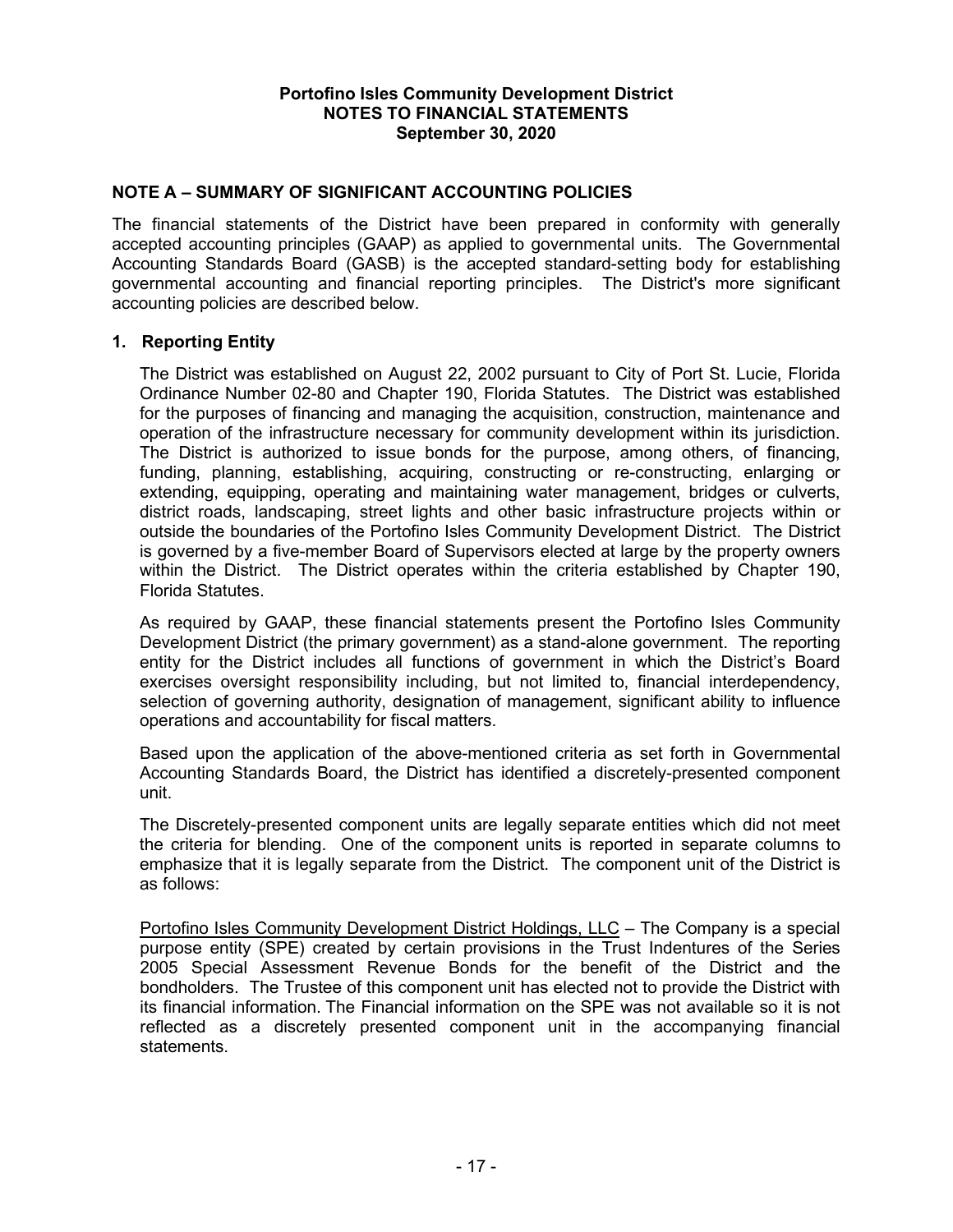# **NOTE A – SUMMARY OF SIGNIFICANT ACCOUNTING POLICIES (CONTINUED)**

#### **2. Measurement Focus and Basis of Accounting**

The basic financial statements of the District are composed of the following:

- Government-wide financial statements
- Fund financial statements
- Notes to financial statements

#### **a. Government-wide Financial Statements**

The government-wide financial statements are reported using the economic resources measurement focus and the accrual basis of accounting. Government-wide financial statements report all non-fiduciary information about the reporting government as a whole. These statements include all the governmental activities of the primary government. The effect of interfund activity has been removed from these statements.

Governmental activities are supported by developer contributions and interest. Program revenues include charges for services and payments made by parties outside of the reporting government's citizenry if that money is restricted to a particular program. Program revenues are netted with program expenses in the Statement of Activities to present the net cost of each program.

Amounts paid to acquire capital assets are capitalized as assets, rather than reported as an expenditure. Proceeds of long-term debt are recorded as liabilities in the government-wide financial statements, rather than as another financing source.

Amounts paid to reduce long-term indebtedness of the reporting government are reported as a reduction of the related liability, rather than as an expenditure.

#### **b. Fund Financial Statements**

The underlying accounting system of the District is organized and operated on the basis of separate funds, each of which is considered to be a separate accounting entity. The operations of each fund are accounted for with a separate set of self-balancing accounts that comprise its assets, liabilities, fund equity, revenues and expenditures or expenses, as appropriate. Governmental resources are allocated to and accounted for in individual funds based upon the purposes for which they are to be spent and the means by which spending activities are controlled.

Fund financial statements for the primary government's governmental funds are presented after the government-wide financial statements. These statements display information about major funds individually.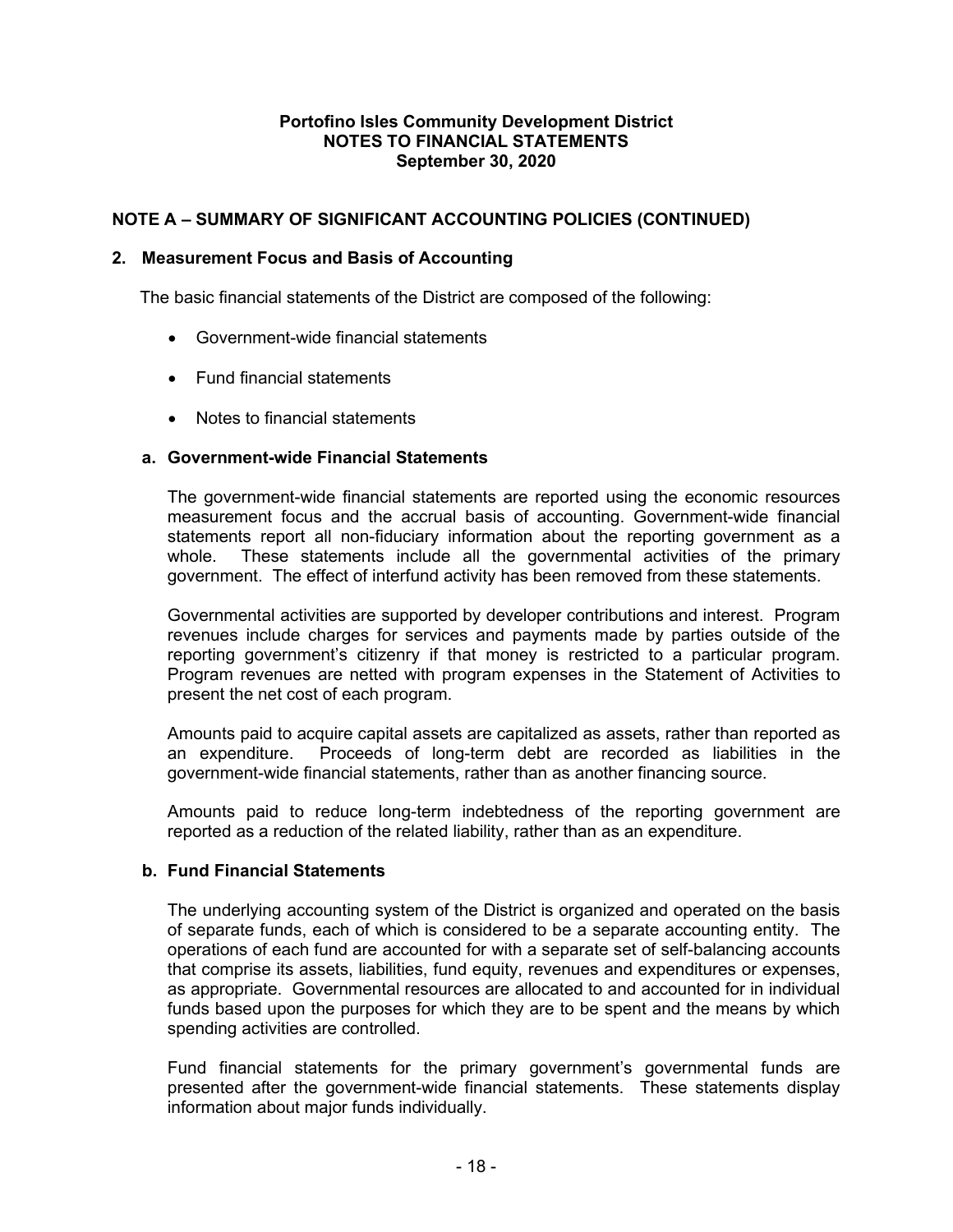# **NOTE A – SUMMARY OF SIGNIFICANT ACCOUNTING POLICIES (CONTINUED)**

### **2. Measurement Focus and Basis of Accounting (Continued)**

### **b. Fund Financial Statements (Continued)**

### **Governmental Funds**

The District classifies fund balance according to the Governmental Accounting Standards Board Statement 54 – *Fund Balance Reporting and Governmental Fund Type Definitions*. The Statement requires the fund balance for governmental funds to be reported in classifications that comprise a hierarchy based primarily on the extent to which the government is bound to honor constraints on the specific purposes for which amounts in those funds can be spent.

The District has various policies governing the fund balance classifications.

Nonspendable Fund Balance – This classification consists of amounts that cannot be spent because they are either not in spendable form or are legally or contractually required to be maintained intact.

Restricted Fund Balance *–* This classification includes amounts that can be spent only for specific purposes stipulated by the state constitution, external resource providers, or through enabling legislation.

Assigned Fund Balance – This classification consists of the Board of Supervisors' intent to be used for specific purposes, but are neither restricted nor committed. The assigned fund balances can also be assigned by the District's management company.

Unassigned Fund Balance – This classification is the residual classification for the government's general fund and includes all spendable amounts not contained in the other classifications. Unassigned fund balance is considered to be utilized first when an expenditure is incurred for purposes for which amounts in any of those unrestricted fund balance classifications could be used.

Governmental fund financial statements are reported using the current financial resources measurement focus and the modified accrual basis of accounting. Revenues are considered to be available when they are collected within the current period or soon thereafter to pay liabilities of the current period. For this purpose, the District considers revenues to be available if they are collected within 60 days of the end of the current fiscal period.

Expenditures generally are recorded when a liability is incurred, as under accrual accounting. Interest associated with the current fiscal period is considered to be an accrual item and so has been recognized as revenue of the current fiscal period.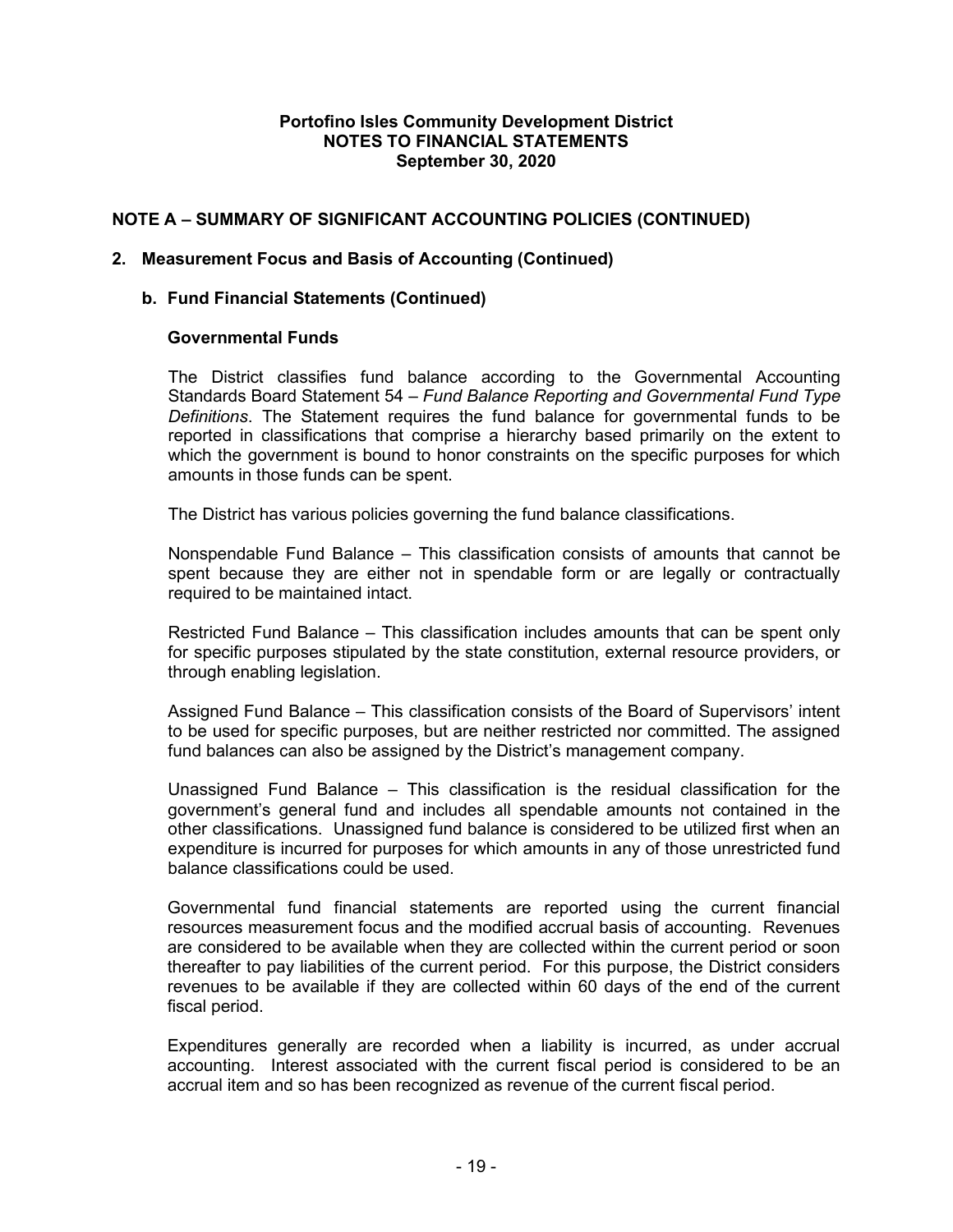# **NOTE A – SUMMARY OF SIGNIFICANT ACCOUNTING POLICIES (CONTINUED)**

## **2. Measurement Focus and Basis of Accounting (Continued)**

### **b. Fund Financial Statements (Continued)**

### **Governmental Funds (Continued)**

Under the current financial resources measurement focus, only current assets and current liabilities are generally included on the balance sheet. The reported fund balance is considered to be a measure of "available spendable resources". Governmental fund operating statements present increases (revenues and other financing sources) and decreases (expenditures and other financing uses) in net current assets. Accordingly, they are said to present a summary of sources and uses of "available spendable resources" during a period.

Because of their spending measurement focus, expenditure recognition for governmental fund types excludes amounts represented by non-current liabilities. Since they do not affect net current assets, such long-term amounts are not recognized as governmental fund type expenditures or fund liabilities.

Amounts expended to acquire capital assets are recorded as expenditures in the year that resources are expended, rather than as fund assets. The proceeds of long-term debt are recorded as other financing source rather than as a fund liability.

Debt service expenditures are recorded only when payment is due.

#### **3. Basis of Presentation**

#### **a. Governmental Major Funds**

General Fund - The General Fund is the District's primary operating fund. It accounts for all financial resources of the general government, except those required to be accounted for in another fund.

Debt Service Fund – Accounts for debt service requirements to retire the special assessment revenue bonds which were used, among other things, to retire the debt of the bond anticipation notes and to finance the acquisition and construction of certain master infrastructure improvements within the District.

Capital Projects Fund – The Capital Projects Fund accounts for construction of certain infrastructure improvements within the boundaries of the District.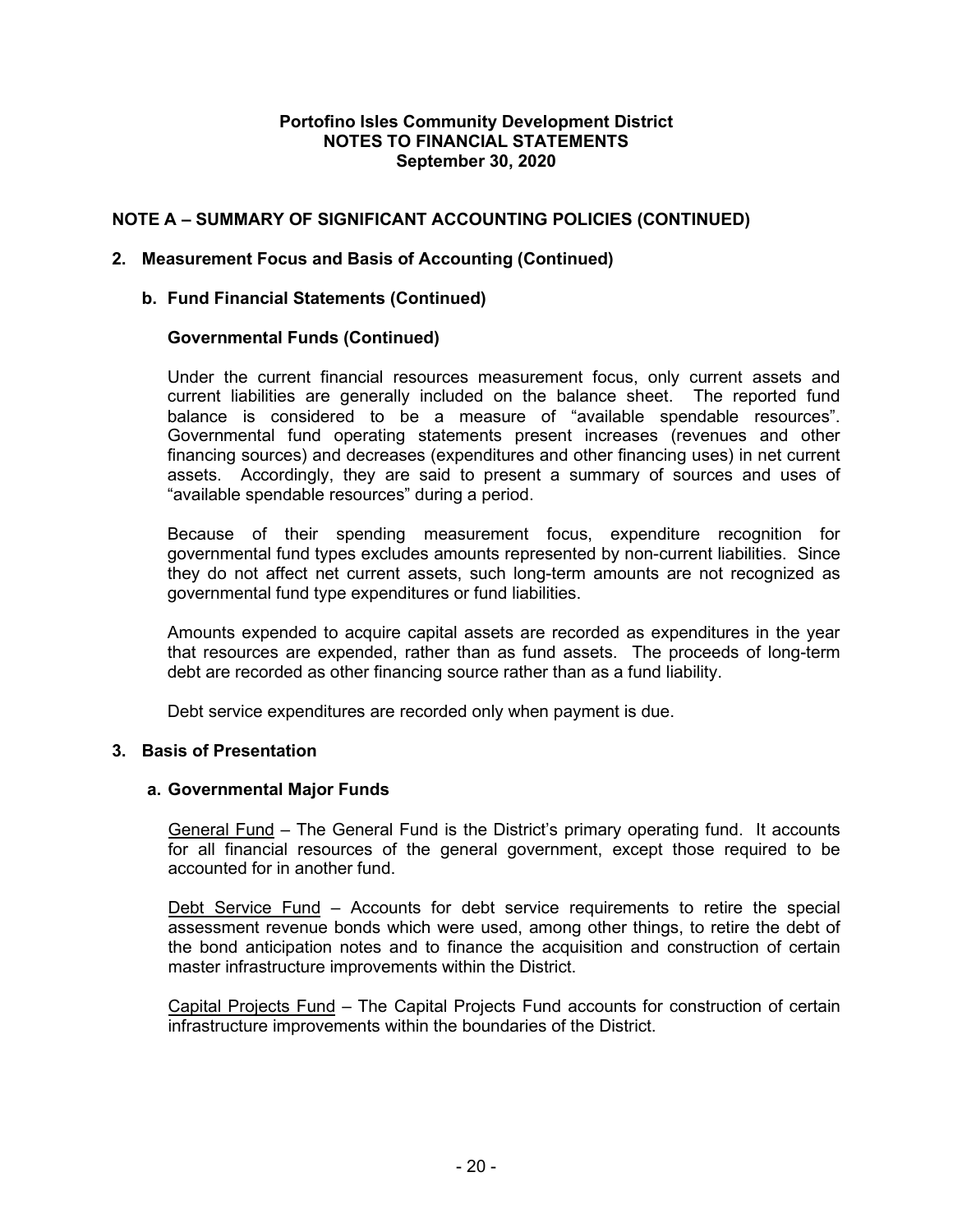# **NOTE A – SUMMARY OF SIGNIFICANT ACCOUNTING POLICIES (CONTINUED)**

### **3. Basis of Presentation (Continued)**

#### **b. Non-current Governmental Assets/Liabilities**

GASB Statement 34 requires that non-current governmental assets, such as land and buildings, and non-current governmental liabilities, such as general obligation bonds, be reported in the governmental activities column in the government-wide Statement of Net **Position** 

### **4. Assets, Liabilities, and Net Position or Equity**

#### **a. Cash and Investments**

Chapter 280, Florida Statutes require state and local governmental units to deposit monies with financial institutions classified as "Qualified Public Depositories," a multiple financial institution pool whereby groups of securities pledged by the various financial institutions provide common collateral from their deposits of public funds. This pool is provided as additional insurance to the federal depository insurance and allows for additional assessments against the member institutions, providing full insurance for public deposits.

The District is authorized to invest in those financial instruments as established by Section 218.415, Florida Statutes. The authorized investments consist of:

- 1. Direct obligations of the United States Treasury;
- 2. The Local Government Surplus Funds Trust or any intergovernmental investment pool authorized pursuant to the Florida Interlocal Cooperative Act of 1969;
- 3. Interest-bearing time deposits or savings accounts in authorized qualified public depositories;
- 4. Securities and Exchange Commission, registered money market funds with the highest credit quality rating from a nationally recognized rating agency.

#### **b. Restricted Assets**

Certain net position of the District will be classified as restricted assets on the statement of net position because their use is limited either by law through constitutional provisions or enabling legislation; or by restrictions imposed externally by creditors.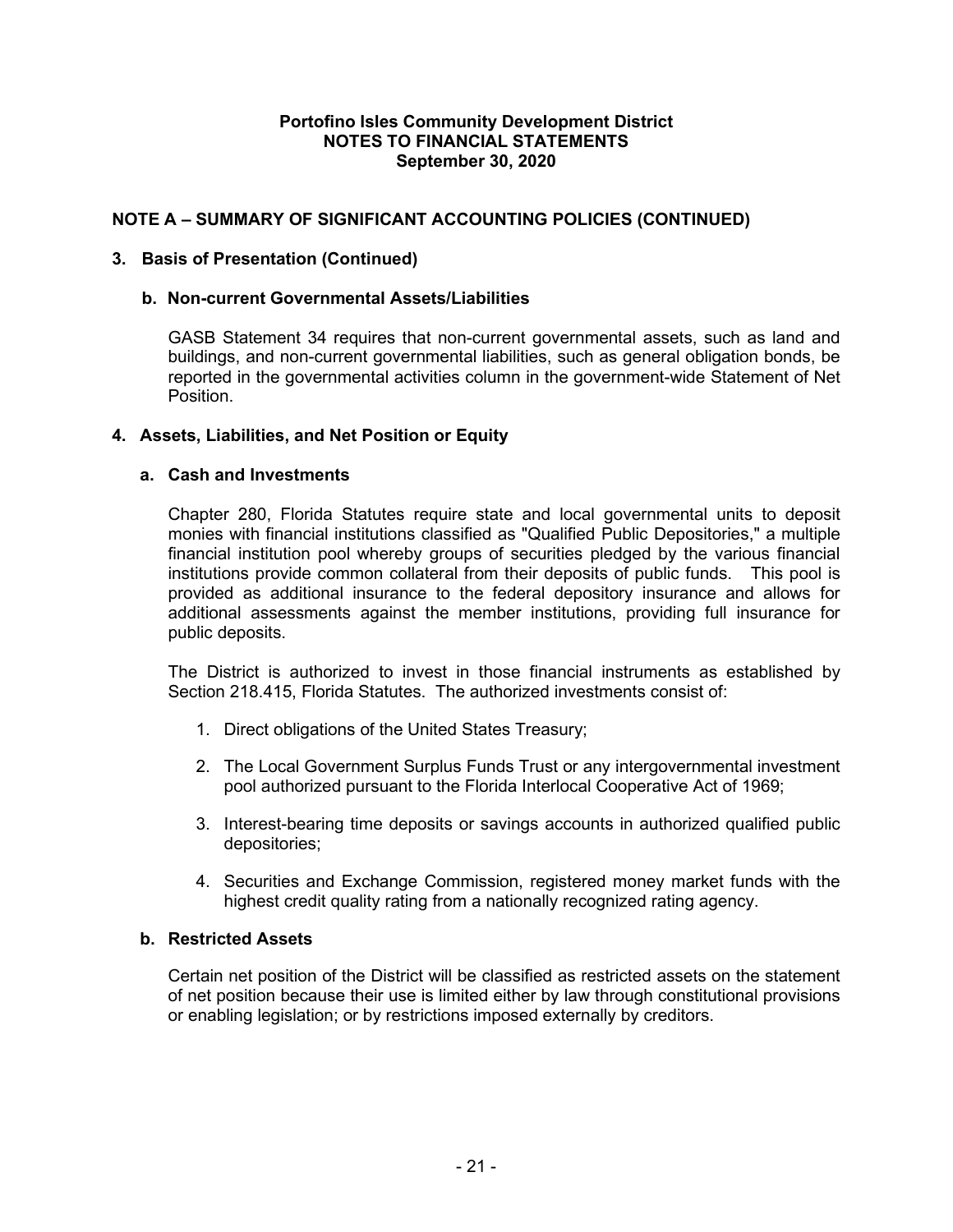# **NOTE A – SUMMARY OF SIGNIFICANT ACCOUNTING POLICIES (CONTINUED)**

### **4. Assets, Liabilities, and Net Position or Equity (Continued)**

#### **c. Capital Assets**

Capital assets, which include infrastructure and construction in progress, are reported in governmental activities.

The District defines capital assets as assets with an initial, individual cost of \$5,000 or more and an estimated useful life in excess of two years. The valuation basis for all assets is historical cost.

The costs of normal maintenance and repairs that do not add to the value of the asset or materially extend its useful life are not capitalized. Major outlays for capital assets and improvements are capitalized as projects are constructed.

Depreciation of capital assets is computed and recorded by utilizing the straight-line method. Estimated useful lives of the various classes of depreciable capital assets are as follows:

Infrastructure 10-40 years

#### **d. Budgets**

Budgets are prepared and adopted after public hearings for the governmental funds, pursuant to Chapter 190, Florida Statutes. The District utilizes the same basis of accounting for budgets as it does for revenues and expenditures in its various funds. Formal budgets are adopted for the general fund. The legal level of budgetary control is at the fund level. As a result, deficits in the budget variance columns of the accompanying financial statements may occur. All budgeted appropriations lapse at year end.

## **e. Deferred Outflows of Resources**

Deferred outflow of resources is the consumption of net position by the government that is applicable to a future reporting period. Deferred amount on refunding is amortized and recognized as a component of interest expense over the life of the bond.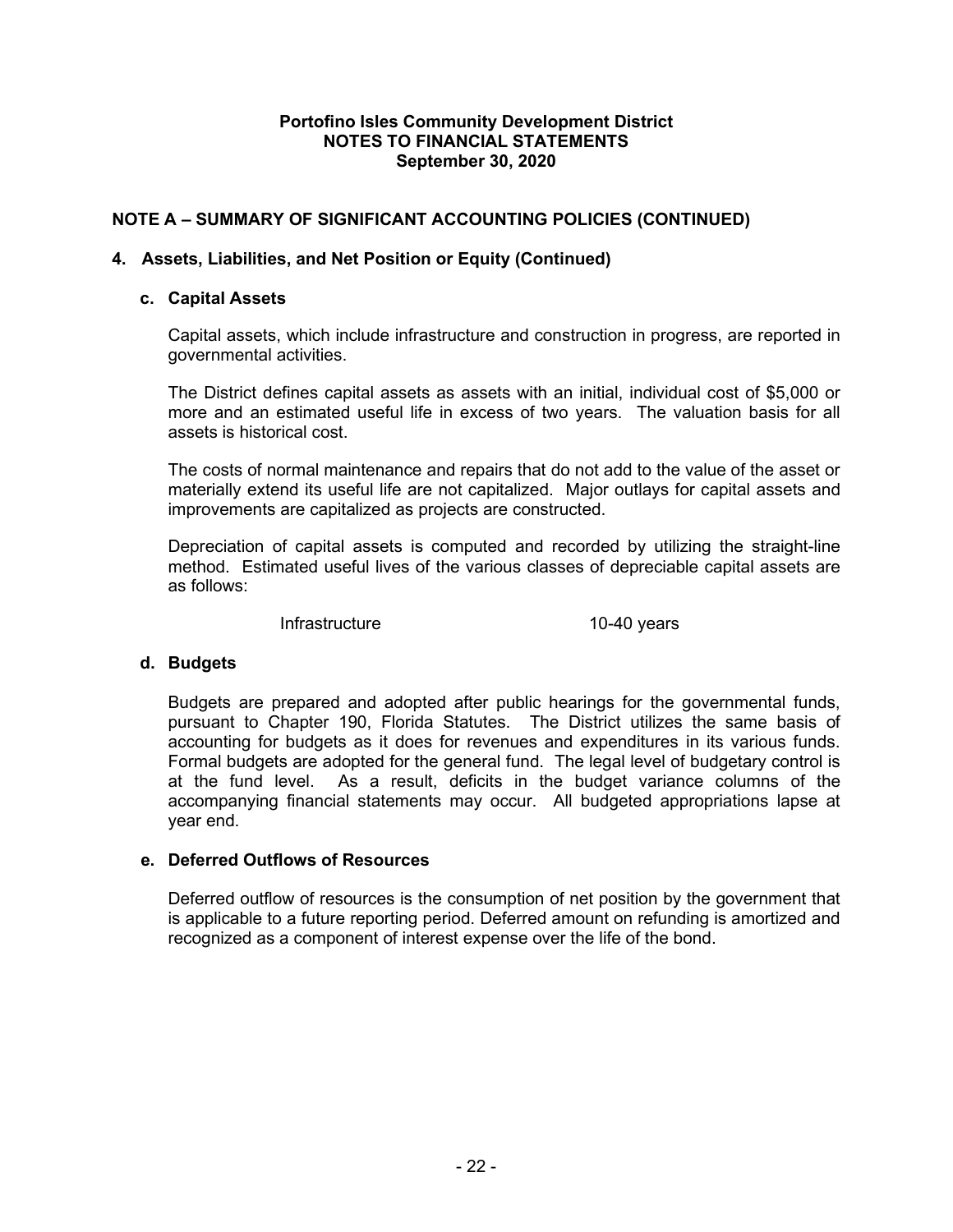## **NOTE B – RECONCILIATION OF GOVERNMENT-WIDE AND FUND FINANCIAL STATEMENTS**

### **1. Explanation of Differences Between the Governmental Fund Balance Sheet and the Government-wide Statement of Net Position**

"Total fund balances" of the District's governmental funds, \$(3,440,494), differs from "net position" of governmental activities, \$(5,980,954), reported in the Statement of Net Position. This difference primarily results from the long-term economic focus of the Statement of Net Position versus the current financial resources focus of the Governmental Fund Balance Sheet. The effect of the differences is illustrated below.

### **Capital related items**

When capital assets (improvements and infrastructure that are to be used in governmental activities) are purchased or constructed, the cost of those assets is reported as expenditures in governmental funds. However, the Statement of Net Position included those capital assets among the assets of the District as a whole.

| Infrastructure           | \$11,938,807 |
|--------------------------|--------------|
| Accumulated depreciation | (5,614,105)  |
| Total                    | 6,324,702    |

#### **Long-term debt transactions**

Long-term liabilities applicable to the District's governmental activities are not due and payable in the current period and accordingly are not reported as fund liabilities. All liabilities are reported in the Statement of Net Position. Balances at September 30, 2020 were:

| Bonds payable                     | \$ (8,815,000) |
|-----------------------------------|----------------|
| Deferred amount on refunding, net | 170,977        |
| Total                             | \$ (8.644.023) |

#### **Accrued interest**

Accrued liabilities in the Statement of Net Position differ from the amount reported in governmental funds due to the accrued interest on bonds.

| Accrued interest | (221.139) |  |
|------------------|-----------|--|
|                  |           |  |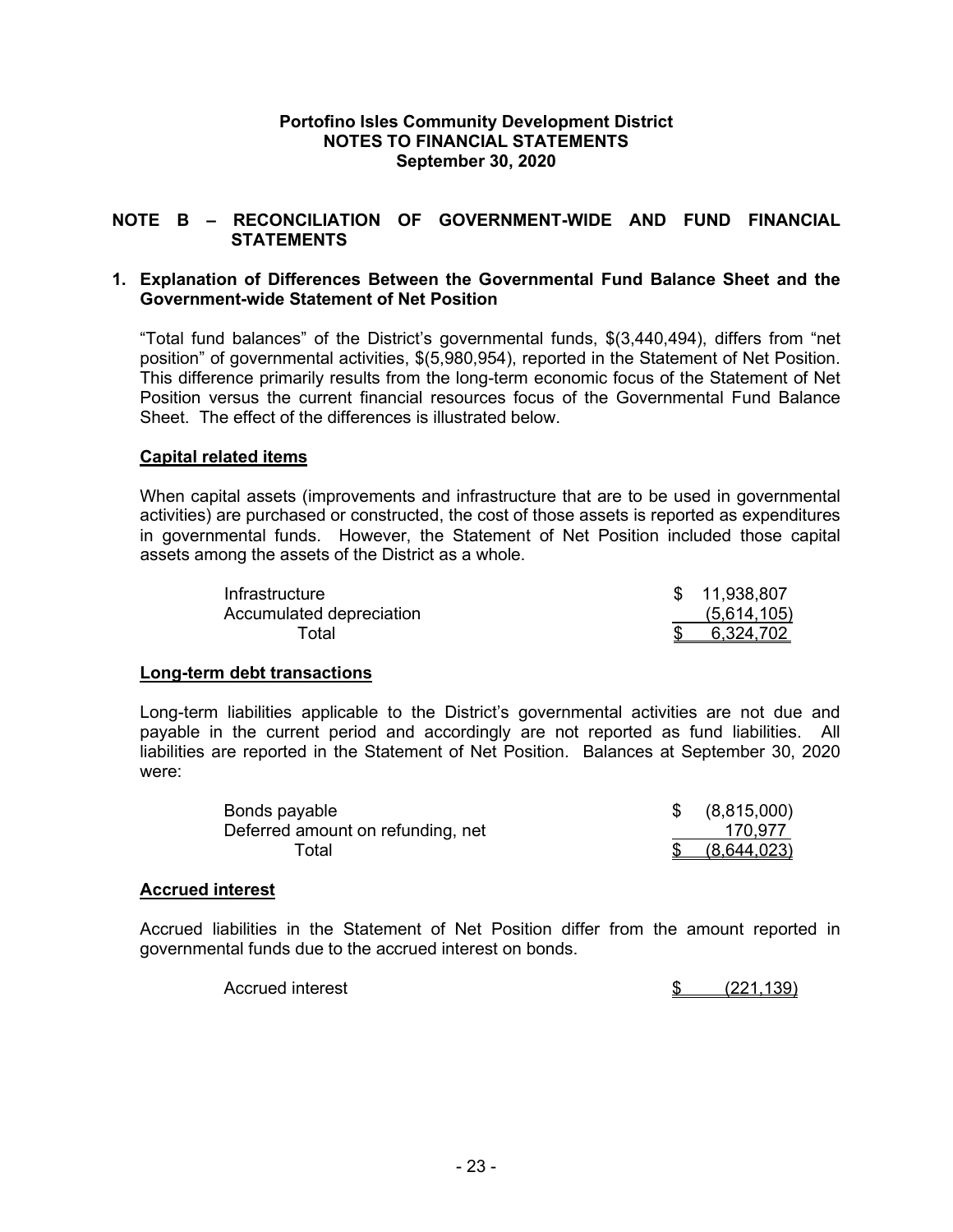## **NOTE B – RECONCILIATION OF GOVERNMENT-WIDE AND FUND FINANCIAL STATEMENTS (CONTINUED)**

#### **2. Explanation of Differences Between the Governmental Fund Operating Statements and the Statement of Activities**

The "net change in fund balances" for government funds, \$(459,168), differs from the "change in net position" for governmental activities, \$(465,956), reported in the Statement of Activities. The differences arise primarily from the long-term economic focus of the Statement of Activities versus the current financial resources focus of the governmental funds. The effect of the differences is illustrated below.

### **Capital related items**

When capital assets that are to be used in governmental activities are purchased or constructed, the resources expended for those assets are reported as expenditures in governmental funds. However, in the Statement of Activities, the costs of those assets is allocated over their estimated useful lives and reported as depreciation expense. As a result, fund balances decrease by the amount of financial resources expended, whereas net position decrease by the amount of depreciation expense charged for the year.

| Capital outlay | 12,955     |
|----------------|------------|
| Depreciation   | (424, 436) |
| Total          | (411, 481) |

#### **Long-term debt transactions**

Repayments of bond principal are reported as expenditures in the governmental funds and, thus, have the effect of reducing fund balance because current financial resources have been used.

| Bond principal payments                      | 415,000  |
|----------------------------------------------|----------|
| Amortization of deferred amount on refunding | (13,588) |
| Total                                        | 401.412  |

Some expenses reported in the Statement of Activities do not require the use of current financial resources, therefore, are not reported as expenditures in governmental funds.

| Net change in accrued interest payable | 3,281 |
|----------------------------------------|-------|
|----------------------------------------|-------|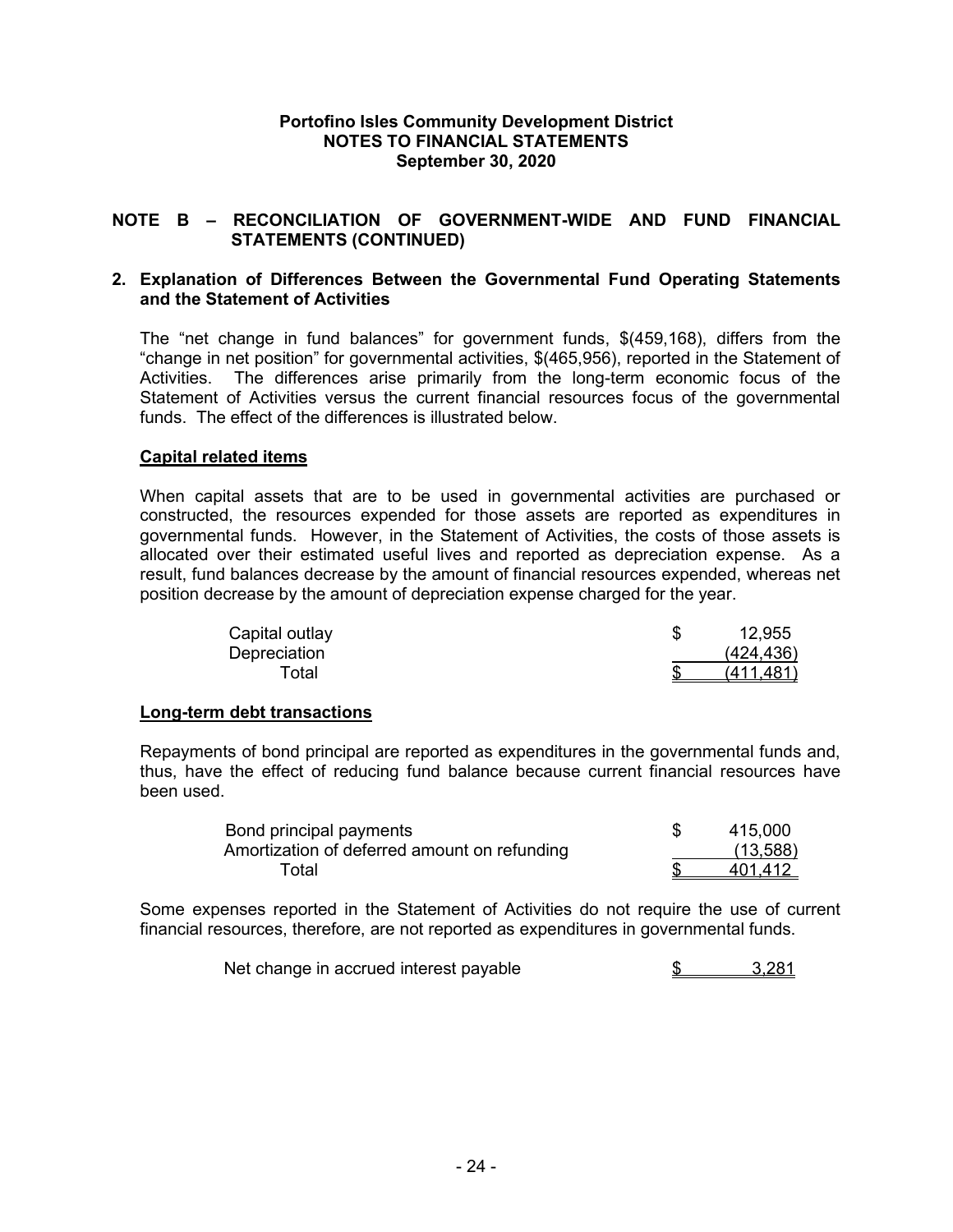## **NOTE C – CASH AND INVESTMENTS**

All deposits are held in qualified public depositories and are included on the accompanying balance sheet as cash and investments.

#### Custodial Credit Risk – Deposits

Custodial credit risk is the risk that in the event of a bank failure, the District's deposits may not be returned to it. The District follows the provisions of Chapter 280, Florida Statutes regarding deposits and investments. As of September 30, 2020, the District's bank balance was \$163,849 and the carrying value was \$159,949. Exposure to custodial credit risk was as follows. The District maintains all deposits in a qualified public depository in accordance with the provisions of Chapter 280, Florida Statutes, which means that all deposits are fully insured by Federal Depositors Insurance or collateralized under Chapter 280, Florida Statutes.

As of September 30, 2020, the District had the following investments and maturities:

| Investment                                  | <b>Maturities</b> | <b>Fair Value</b> |
|---------------------------------------------|-------------------|-------------------|
| First American Government Obligation Fund   | 24 days*          | 415,068           |
| Managed Money Market Account                | N/A               | 452,986           |
| Florida Prime Local Government Surplus Fund | 28 days*          | 416,720           |
| Total                                       |                   | ,284,774          |

\*Maturity is a weighted average maturity.

The District categorizes its fair value measurements within the fair value hierarchy recently established by generally accepted accounting principles. The fair value is the price that would be received to sell an asset, or paid to transfer a liability, in an orderly transaction between market participants at the measurement date. The hierarchy is based on the valuation inputs used to measure the fair value of the asset. The District uses a market approach in measuring fair value that uses prices and other relevant information generated by market transactions involving identical or similar assets, liabilities, or groups of assets and liabilities.

Assets or liabilities are classified into one of three levels. Level 1 is the most reliable and is based on quoted price for identical assets, or liabilities, in an active market. Level 2 uses significant other observable inputs when obtaining quoted prices for identical or similar assets, or liabilities, in markets that are not active. Level 3 is the least reliable and uses significant unobservable inputs that use the best information available under the circumstances, which includes the District's own data in measuring unobservable inputs.

Based on the criteria in the preceding paragraph, the investments in First American Government Obligation Fund and Managed Money Markets are Level 1 investments.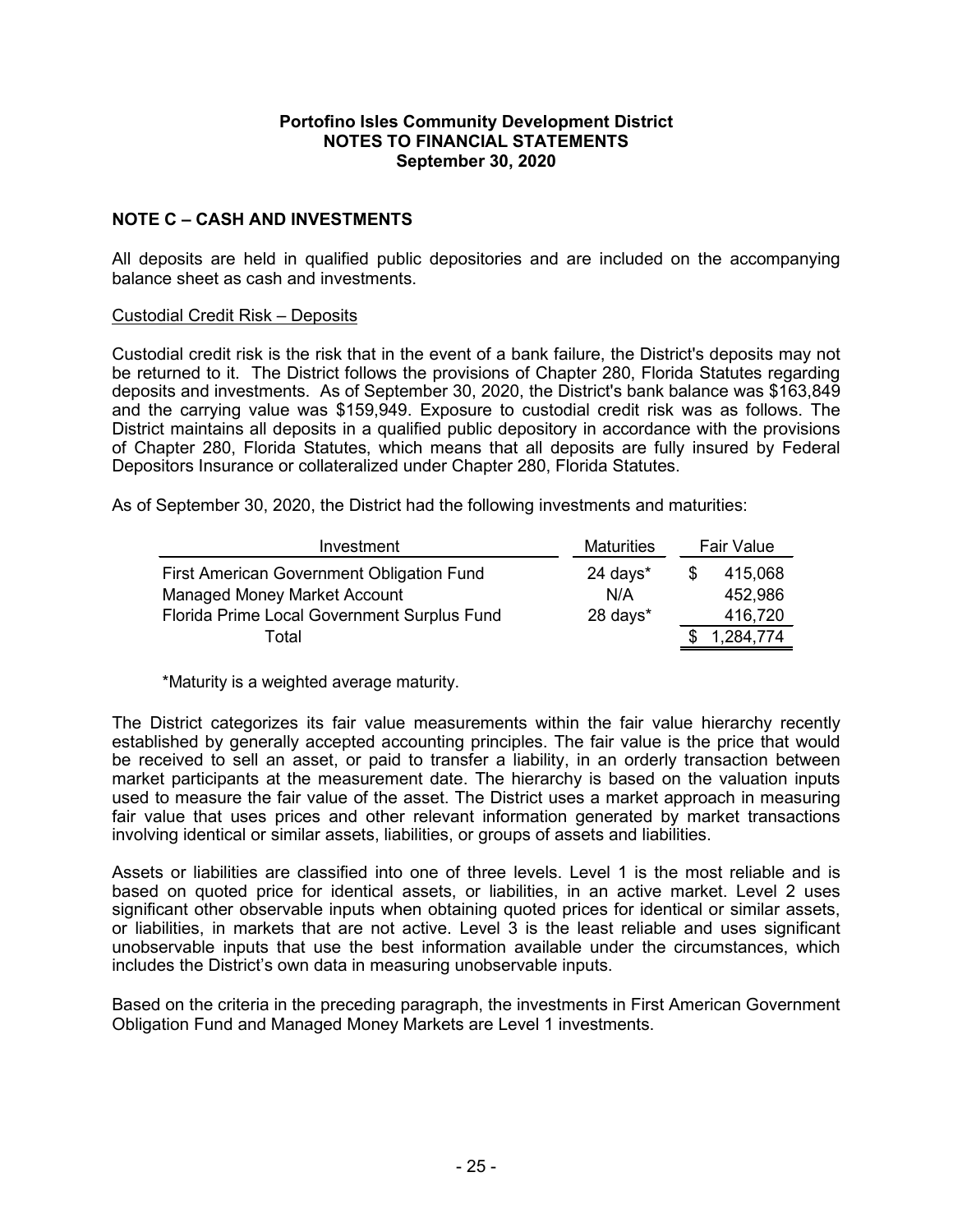## **NOTE C – CASH AND INVESTMENTS (CONTINUED)**

#### Interest Rate Risk

The formal investment policy of the District conforms with State statutory requirements and bond indentures for investment maturities as a means of managing its exposure to increasing interest rates.

### Credit Risk

The Local Government Surplus Funds Trust is an authorized investment under Section 218.415, Florida Statutes. The District's investments in the state investment pool and government loans are limited by state statutory requirements and bond compliance. The District had monies invested with the Local Government Surplus Funds Trust Fund (Fund), at September 30, 2020. This fund met the requirements of a "2-7a like pool" as defined in Government Accounting Standards Board, Statement 31. As of September 30, 2020, the District's investment in the Florida Prime Local Government Surplus Fund and First American Government Obligation Fund were rated AAAm by Standard & Poor's The managed money market is unrated.

### Concentration of Credit Risk

The District places no limit on the amount it may invest in any one investment. The investments in First American Government Obligation Fund is 32%, Managed Money Market Account is 35% and Florida Prime Local Government Surplus Fund is 33% of the District's total investments.

The types of deposits and investments and their level of risk exposure as of September 30, 2020 were typical of these items during the fiscal year then ended. The District considers any decline in fair value for certain investments to be temporary.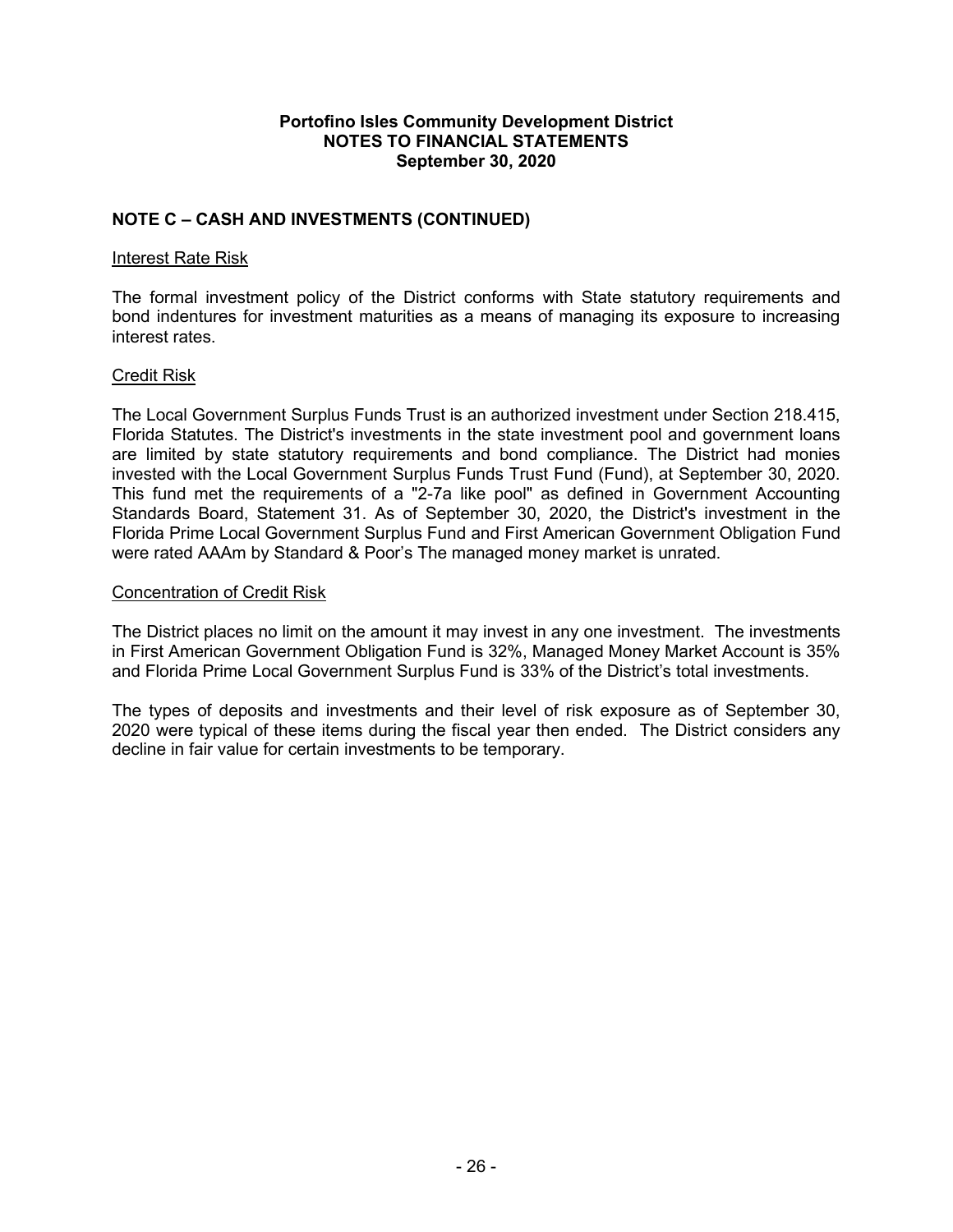# **NOTE D – CAPITAL ASSETS**

Capital Asset activity for the year ended September 30, 2020 was as follows:

|                                                                                                      | <b>Balance</b><br>October 1,<br>2019 | Additions               | <b>Deletions</b> | <b>Balance</b><br>September 30,<br>2020 |
|------------------------------------------------------------------------------------------------------|--------------------------------------|-------------------------|------------------|-----------------------------------------|
| <b>Governmental Activities:</b><br>Capital Assets, Being Depreciated:<br>Infrastructure              | 11,925,852                           | 12,955                  | \$               | 11,938,807<br>S.                        |
| Less Accumulated Depreciation for:<br>Infrastructure<br><b>Total Capital Assets Depreciated, Net</b> | (5,189,669)<br>6,736,183             | (424,436)<br>(411, 481) |                  | (5,614,105)<br>6,324,702                |

Depreciation of \$424,436 was charged to physical environment.

## **NOTE E – LONG-TERM DEBT**

The following is a summary of debt activity for the District for the year ended September 30, 2020:

| Bonds payable at October 1, 2019     | 9,230,000 |
|--------------------------------------|-----------|
| <b>Principal payments</b>            | (415,000) |
| Long-term Debt at September 30, 2020 | 8,815,000 |

During the year, the scheduled debt service payment for the Series 2005 Bond, \$175,000, was not paid by the District. This amount is reflected in the balance of matured bonds payable and matured interest payable in the accompanying financial statements.

District debt is comprised of the following at September 30, 2020:

#### **Special Assessment Revenue Bonds, Series 2005**

| \$6,375,000 Series 2005 Bonds, interest at 5.6%, maturing<br>thru May 1, 2036, payable on May 1 and November 1;<br>collateralized by the pledged revenues of special<br>assessments levied against the benefited property owners.                 | S | 4,635,000 |
|---------------------------------------------------------------------------------------------------------------------------------------------------------------------------------------------------------------------------------------------------|---|-----------|
| <b>Special Assessment Revenue Refunding Bonds, Series 2013</b>                                                                                                                                                                                    |   |           |
| \$5,730,000 Series 2013 Bonds, interest from 1.375% to<br>4.75%, maturing thru May 1, 2033, payable on May 1 and<br>November 1; collateralized by the pledged revenues of<br>special assessments levied against the benefited property<br>owners. |   | 4,180,000 |
|                                                                                                                                                                                                                                                   |   |           |
| <b>Bonds Outstanding</b>                                                                                                                                                                                                                          |   | 8,815,000 |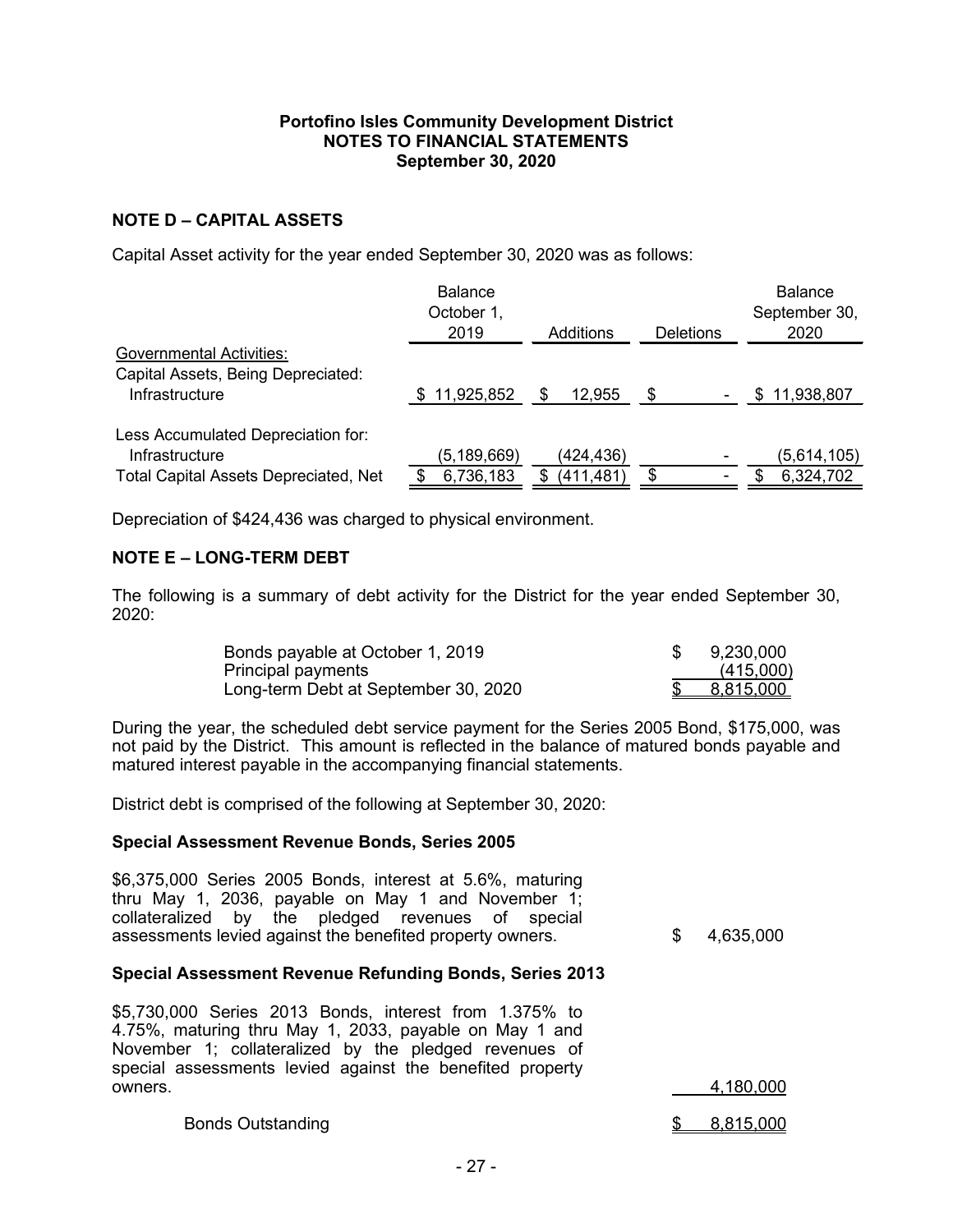## **NOTE E – LONG-TERM DEBT (CONTINUED)**

The annual requirements to amortize the principal and interest of long term debt as of September 30, 2020 are as follows:

| Year Ending<br>September 30, | Principal       | Interest        | Total            |
|------------------------------|-----------------|-----------------|------------------|
|                              |                 |                 |                  |
| 2021                         | \$<br>430,000   | \$<br>448,410   | \$<br>878,410    |
| 2022                         | 450,000         | 429,475         | 879,475          |
| 2023                         | 470,000         | 408,993         | 878,993          |
| 2024                         | 495,000         | 386,913         | 881,913          |
| 2025                         | 520,000         | 362,905         | 882,905          |
| 2026-2030                    | 3,025,000       | 1,390,211       | 4,415,211        |
| 2031-2035                    | 3,000,000       | 549,189         | 3,549,189        |
| 2036                         | 425,000         | 23,800          | 448,800          |
|                              |                 |                 |                  |
| Totals                       | \$<br>8,815,000 | \$<br>3,999,896 | \$<br>12,814,896 |

Summary of Significant Bonds Resolution Terms and Covenants

SPECIAL ASSESSMENT REVENUE BONDS, SERIES 2005 AND SERIES 2013

Depository Funds – The bond resolution establishes certain funds and determines the order in which revenues are to be deposited into these funds. A description of the significant funds, including their purposes, is as follows:

1. Reserve Funds – The 2005 and 2013 Reserve Accounts are funded from the proceeds of the Series 2005 Bonds and the Series 2013 Bonds in an amount equal to the highest remaining debt service payment. Monies held in the reserve accounts will be used only for the purposes established in the Trust Indenture.

|                                                         | <b>Special Assessment Bonds</b> |         |     |             |  |
|---------------------------------------------------------|---------------------------------|---------|-----|-------------|--|
|                                                         | Reserve                         |         |     | Reserve     |  |
|                                                         | <b>Balance</b>                  |         |     | Requirement |  |
| Special Assessment Revenue Bonds, Series 2005           |                                 | 423     | \$. | 421.245     |  |
| Special Assessment Revenue Refunding Bonds, Series 2013 |                                 | 216.183 |     | 215.950     |  |

The District did not make the scheduled principal and interest payments in the current year and the Special Assessment Bonds, Series 2005 remain in default for this bond series.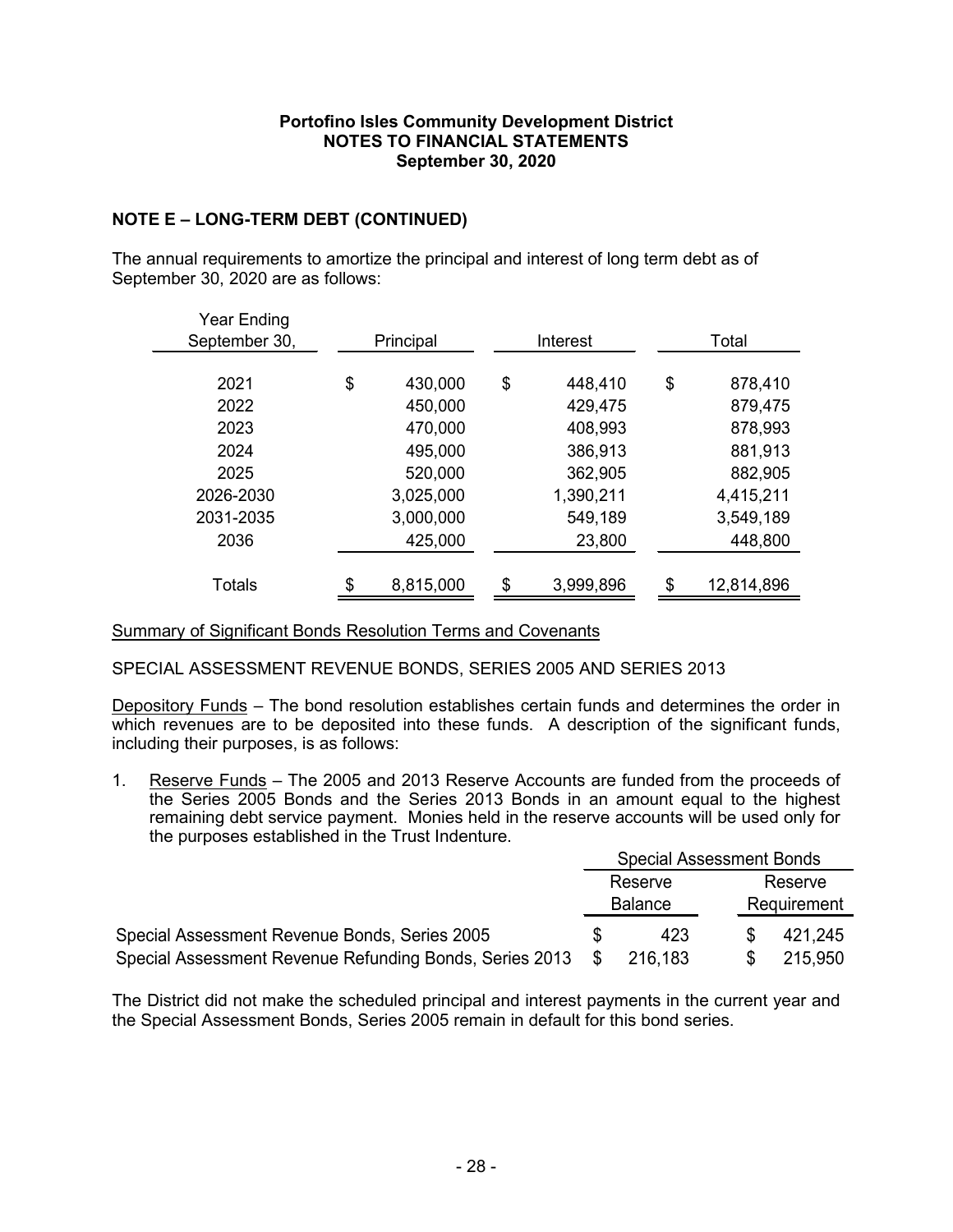## **NOTE F – RISK MANAGEMENT**

The District is exposed to various risks of loss related to torts; theft of, damage to and destruction of assets; errors and omissions; and natural disasters for which the government carries commercial insurance. There were no claims or settled claims during the past three years.

### **NOTE G – DEFICIT FUND BALANCE**

The Debt Service Fund had a deficit fund balance of \$(4,020,007) at September 30, 2020. The District is working with the SPE and the bondholders to cover the deficit balance.

### **NOTE H – ECONOMIC DEPENDENCY**

The District's activity is dependent upon the continued involvement of the Bondholders who control the trust estate and the SPE.

### **NOTE I – INTERLOCAL AGREEMENTS**

In consideration of the District providing stormwater maintenance services to the residents of the District, the City of Port Saint Lucie ("the City") agrees to pay the District an amount equal to 75% of the stormwater fees collected by the City from within the District boundaries and the adjacent lands. Payments will be made annually on or before the 16th of each March for those fees collected by the City by March 15th. After March 15th, payment shall be made monthly as fees are collected by the City. Pursuant to this agreement, the District collected \$191,303 during the current fiscal year.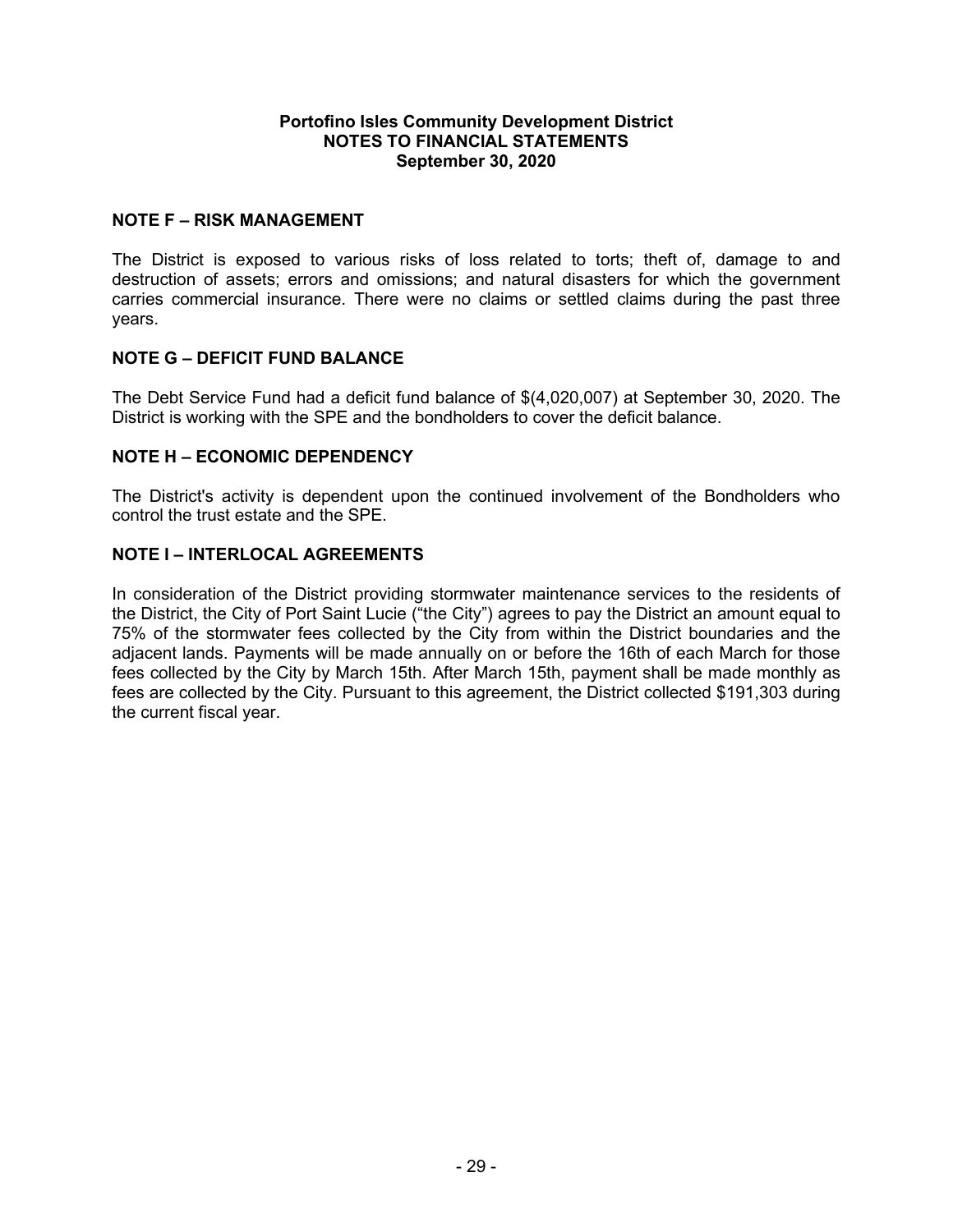

Certified Public Accountants PL

600 Citrus Avenue Suite 200 Fort Pierce, Florida 34950

772/461-6120 // 461-1155 FAX: 772/468-9278

#### **INDEPENDENT AUDITOR'S REPORT ON INTERNAL CONTROL OVER FINANCIAL REPORTING AND ON COMPLIANCE AND OTHER MATTERS BASED ON AN AUDIT OF FINANCIAL STATEMENTS PERFORMED IN ACCORDANCE WITH** *GOVERNMENT AUDITING STANDARDS*

To the Board of Supervisors Portofino Isles Community Development District City of Port St. Lucie, Florida

We have audited, in accordance with the auditing standards generally accepted in the United States of America and the standards applicable to financial audits contained in *Government Auditing Standards* issued by the Comptroller General of the United States, the financial statements of Portofino Isles Community Development District, as of and for the year ended September 30, 2020, and the related notes to the financial statements, and have issued our report thereon dated June 8, 2021.

#### **Internal Control Over Financial Reporting**

In planning and performing our audit, we considered Portofino Isles Community Development District's internal control over financial reporting (internal control) as a basis for designing audit procedures that are appropriate in the circumstances for the purpose of expressing our opinions on the financial statements, but not for the purpose of expressing an opinion on the effectiveness of Portofino Isles Community Development District's internal control. Accordingly, we do not express an opinion on the effectiveness of Portofino Isles Community Development District's internal control.

A *deficiency in internal control* exists when the design or operation of a control does not allow management or employees, in the normal course of performing their assigned functions, to prevent, or detect and correct misstatements on a timely basis. A *material weakness* is a deficiency, or combination of deficiencies, in internal control, such that there is a reasonable possibility that a material misstatement of the entity's financial statements will not be prevented, or detected and corrected on a timely basis. A *significant deficiency* is a deficiency, or a combination of deficiencies, in internal control that is less severe than a material weakness, yet important enough to merit attention by those charged with governance.

Our consideration of internal control was for the limited purpose described in the first paragraph of this section and was not designed to identify all deficiencies in internal control that might be material weaknesses or significant deficiencies. Given these limitations, during our audit we did not identify any deficiencies in internal control that we consider to be material weaknesses. However, material weaknesses may exist that have not been identified.

Member AICPA

Fort Pierce / Stuart Member AICPA Division for CPA Firms Private Companies practice Section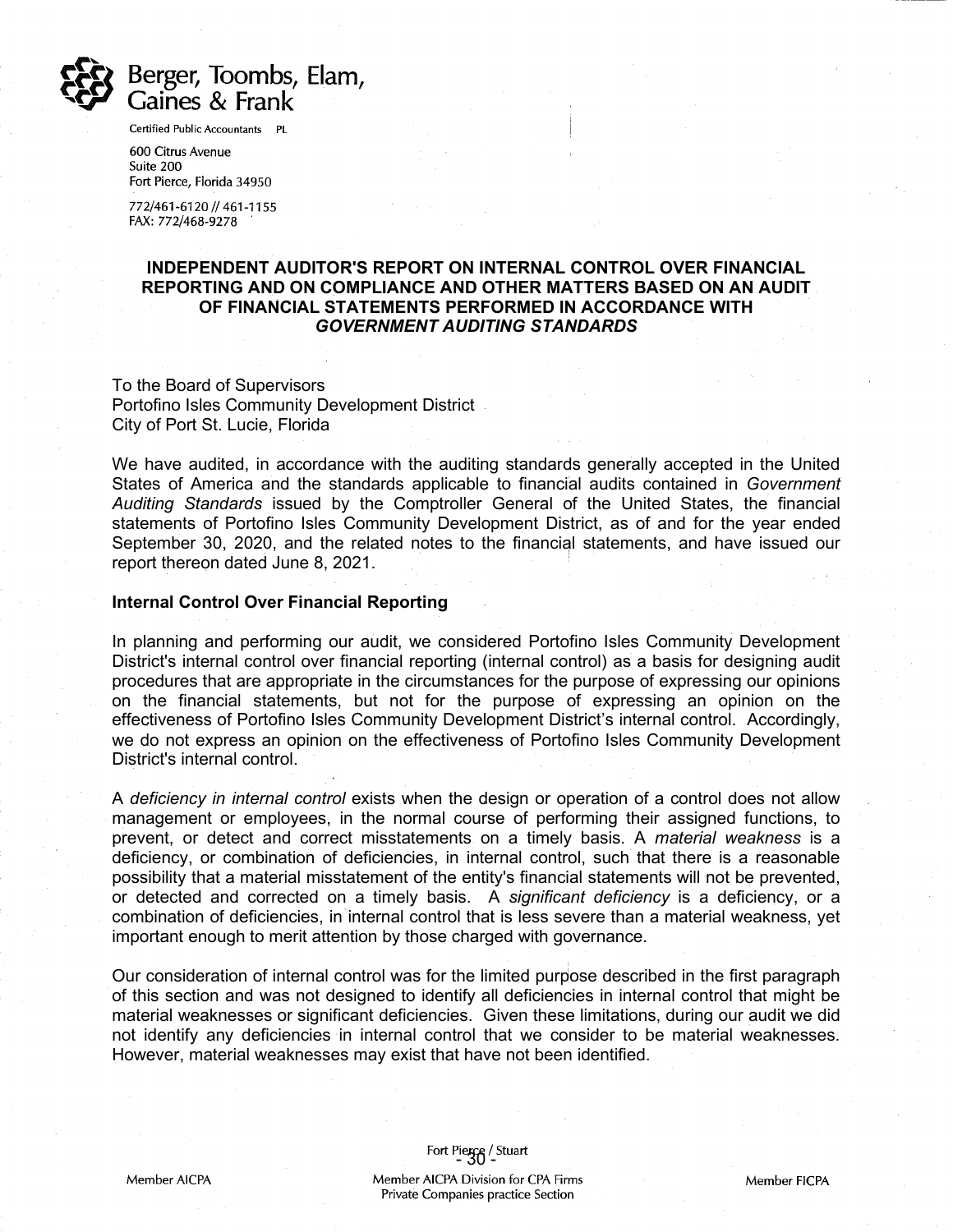

Board of Supervisors Portofino Isles Community Development District

#### **Compliance and Other Matters**

As part of obtaining reasonable assurance about whether Portofino Isles Community Development District's financial statements are free of material misstatement, we performed tests of its compliance with certain provisions of laws, regulations, contracts, and grant agreements, noncompliance with which could have a direct and material effect on the determination of financial statement amounts. However, providing an opinion on compliance with those provisions was not an objective of our audit, and accordingly, we do not express such an opinion. The results of our tests disclosed instances of noncompliance or other matters that are required to be reported under *Government Auditing Standards*.

We noted certain matters that we reported to the management of Portofino Isles Community Development District in a separate letter dated June 8, 2021.

#### **Purpose of this Report**

The purpose of this report is solely to describe the scope of our testing of internal control and compliance and the results of that testing, and not to provide an opinion on the effectiveness of the entity's internal control or on compliance. This report is an integral part of an audit performed in accordance with *Government Auditing Standards* in considering the entity's internal control and compliance. Accordingly, this communication is not suitable for any other purpose.

Durgin Joenks Clam

Berger, Toombs, Elam, Gaines & Frank Certified Public Accountants PL Fort Pierce, Florida

June 8, 2021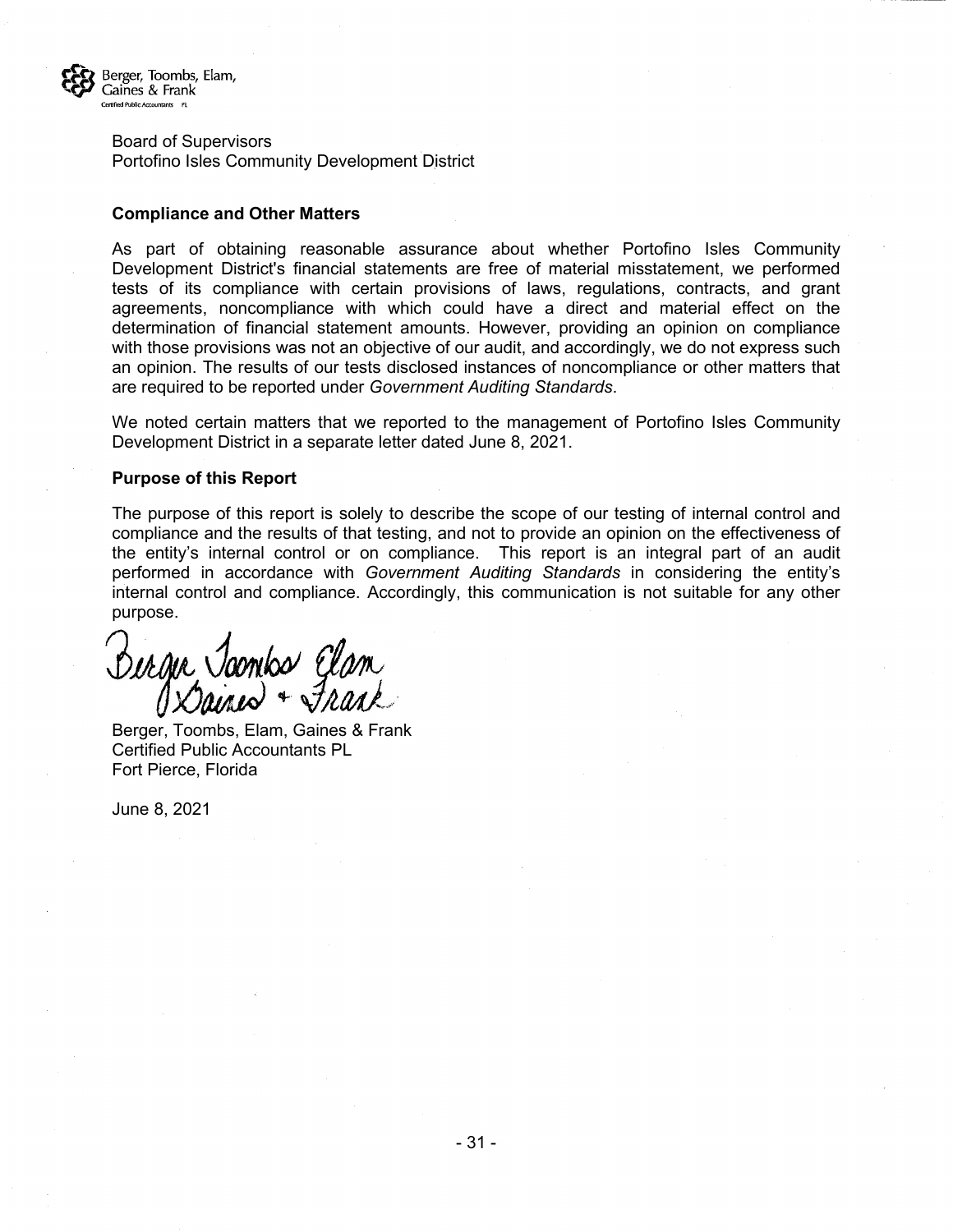

Certified Public Accountants PL

600 Citrus Avenue Suite 200 Fort Pierce, Florida 34950

772/461-6120 // 461-1155 FAX: 772/468-9278

#### **MANAGEMENT LETTER**

To the Board of Supervisors Portofino Isles Community Development District City of Port St. Lucie, Florida

#### **Report on the Financial Statements**

We have audited the financial statements of the Portofino Isles Community Development District as of and for the year ended September 30, 2020, and have issued our report thereon dated June 8, 2021.

#### **Auditor's Responsibility**

We conducted our audit in accordance with auditing standards generally accepted in the United States; the standards applicable to financial audits contained in *Government Auditing Standards*, issued by the Comptroller General of the United States and Chapter 10.550, Rules of the Auditor General.

#### **Other Reporting Requirements**

We have issued our Independent Auditor's Report on Internal Control over Financial Reporting and on Compliance and Other Matters Based on an Audit of Financial Statements Performed in Accordance with *Government Auditing Standards* and Independent Accountant's Report on an examination conducted in accordance with AICPA Professional Standards, AT-C Section 315, regarding compliance requirements in accordance with Chapter 10.550, Rules of the Auditor General. Disclosures in those reports, which are dated June 8, 2021, should be considered in conjunction with this management letter.

#### **Prior Audit Findings**

Section 10.554(1)(i)1., Rules of the Auditor General, requires that we determine whether or not corrective actions have been taken to address findings and recommendations made in the preceding financial audit report. The current status of the prior comments is as follows:

#### **2014-01, 2015-01, 2016-01**

The debt service fund continues to maintain a deficit fund balance, \$(4,020,007), at September 30, 2020. The special assessments associated with the Series 2005 Bonds have not been collected since 2010 and therefore after the reserve fund was depleted, there have not been funds available to make the required debt service payments. The Series 2005 Bonds are considered in default and in accordance with the bond indenture an SPE was established in a prior year to own, manage, maintain and dispose of certain property associated with the delinquent Series 2005 Bond special assessments.

Fort Pierce / Stuart Member AICPA Division for CPA Firms Private Companies practice Section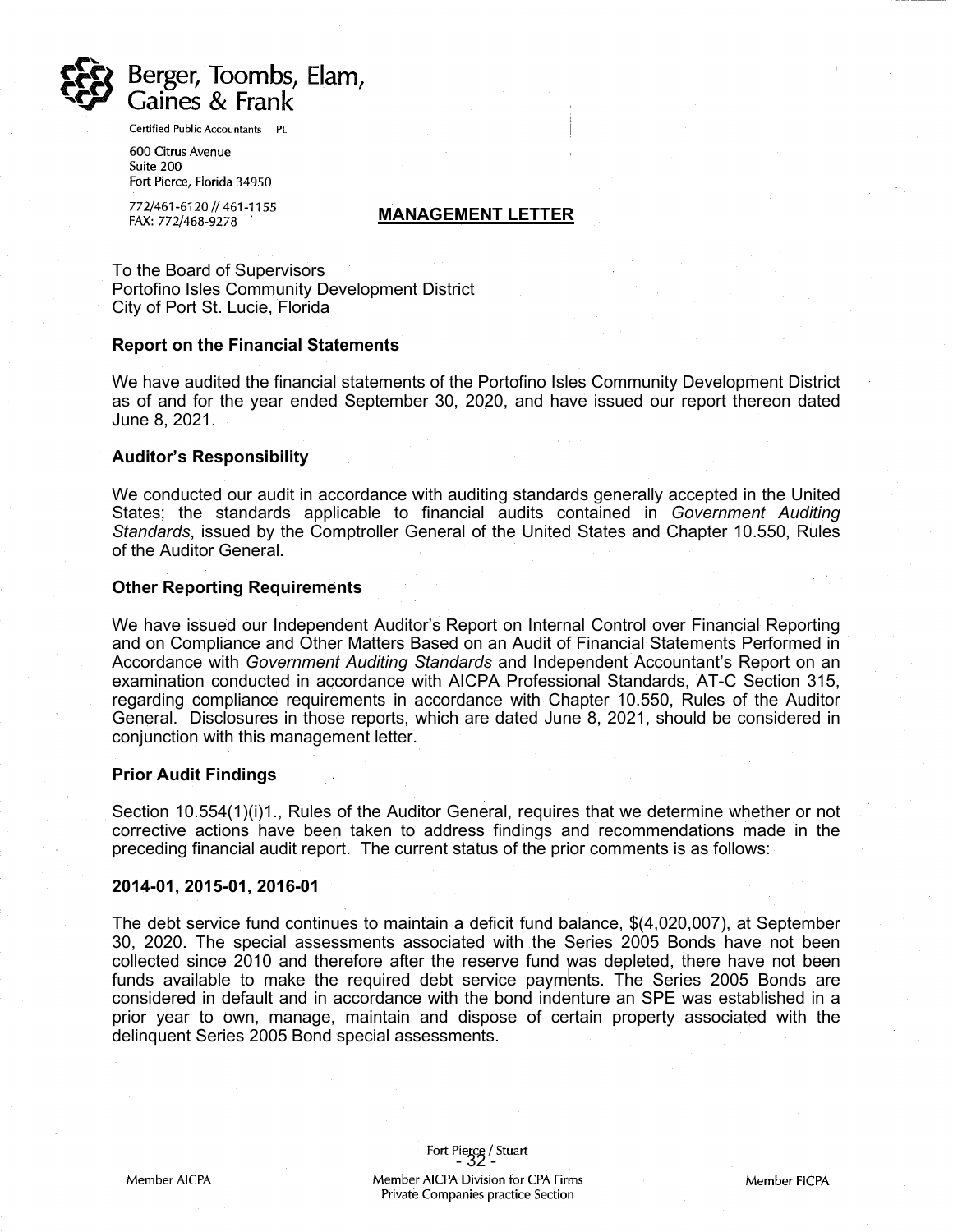

#### To the Board of Supervisors Portofino Isles Community Development District

#### Management Response:

The deteriorating financial condition of the District is due to annual assessments not being paid by certain property owner(s) within the District. The property has been conveyed to a SPE in lieu of foreclosure to own, manage, maintain and dispose of the property in an orderly and efficient manner. The SPE has agreed to provide the necessary funding to pay the operating expenditures of the District and the District has agreed to defer the collection of Capital Assessments encumbering the Property. The District has determined this course of action is the most appropriate way to alleviate the deteriorating financial condition. In addition, the "deteriorating financial condition of the District" should be limited solely to the special assessment bonds issued by the District in 2005 to fund infrastructure improvements for the Portofino Court Project (the "Series 2005 Bonds"), and not to the District as a whole. This position is based, in part, on the provisions of the Master Trust Indenture relating to the Series 2005 Bonds (the "Master Trust Indenture") and the SPE Agreement entered into between the District and the SPE.

It is important to emphasize that the Series 2005 Bonds are not general obligation bonds of the District. They are special assessment bonds secured solely by the special assessments levied against the property in the Portofino Court Project where the District assessments were in default and being foreclosed. Thus, no other revenue or assets of the District are pledged toward the payment of debt service on the Series 2005 Bonds. The 2013 Refunding Bonds issued by the District, which are not in default, relate to the Newport Isles portion of the District and are totally unrelated to the Series 2005 Bonds. Moreover, the District is bound by the SPE Agreement not to pursue the collection of special assessments on the Portofino Court property (the only source of pledged revenues to pay debt service on the Series 2005 Bonds) until further direction of the Majority Owner of the Series 2005 Bonds. Thus, the District has been effectively precluded by the bondholders themselves from pursuing any attempt to collect funds from the only source of revenue legally available to pay debt service on the Series 2005 Bonds.

#### Current Status:

The District did not make the required debt service payments on the Series 2005 Bond during the fiscal year ended September 30, 2020.

#### **Financial Condition and Management**

Section 10.554(1)(i)5.a. and 10.556(7), Rules of the Auditor General, require us to apply appropriate procedures and communicate the results of our determination as to whether or not Portofino Isles Community Development District has met one or more of the conditions described in Section 218.503(1), Florida Statutes, and identification of the specific conditions met. In connection with our audit, we determined that the Portofino Isles Community Development District did meet one of the conditions described in Section 218.503(1), Florida Statutes in that the District did not make certain scheduled debt service payments and did not meet debt service reserve requirements.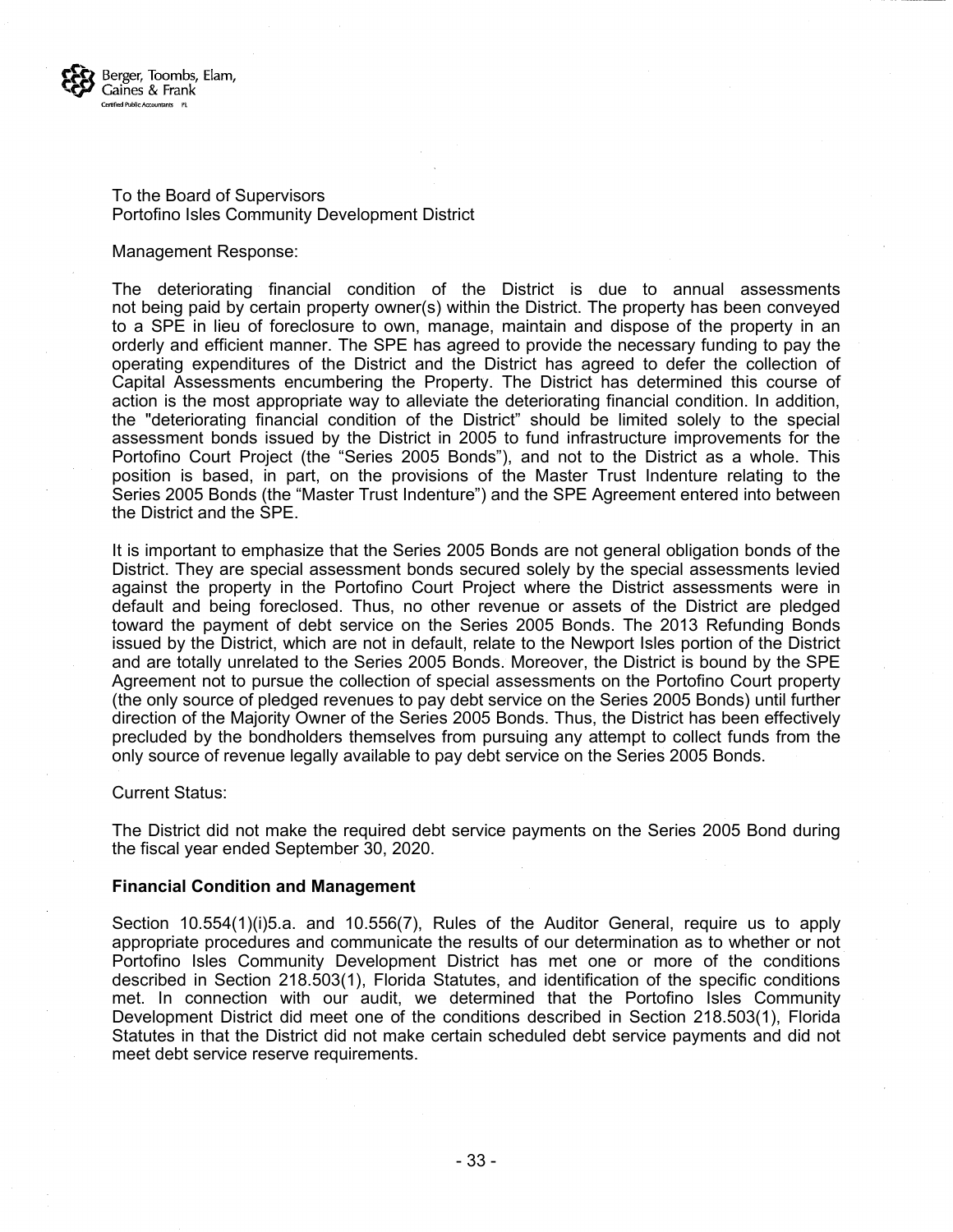

To the Board of Supervisors Portofino Isles Community Development District

Pursuant to Sections 10.554(1)(i)5.b. and 10.556(8), Rules of the Auditor General, we applied financial conditions assessment procedures for Portofino Isles Community Development District. It is management's responsibility to monitor Portofino Isles Community Development District's financial condition; our financial condition assessment was based in part on the representations made by management and the review of the financial information provided by the same.

Section 10.554(1)(i)2., Rules of the Auditor General, requires that we address in the Management Letter any recommendations to improve financial management. In connection with our audit, we did not have any such recommendations.

#### **Additional Matters**

Section 10.554(1)(i)3., Rules of the Auditor General, requires that we address noncompliance with provisions of contracts or grant agreements, or abuse, that have occurred, or are likely to have occurred, that have an effect on the financial statements that is less than material but which warrants the attention of those charged with governance. In connection with our audit, we did not have any findings in addition to the current status of prior audit findings noted above.

#### **Purpose of this Letter**

Our management letter is intended solely for the information and use of the Legislative Auditing Committee, members of the Florida Senate and the Florida House of Representatives, the Florida Auditor General, Federal and other granting agencies, the Board of Supervisors, and applicable management, and is not intended to be and should not be used by anyone other than these specified parties.

Bergir Joonbo Glam

Berger, Toombs, Elam, Gaines & Frank Certified Public Accountants PL Fort Pierce, Florida

June 8, 2021